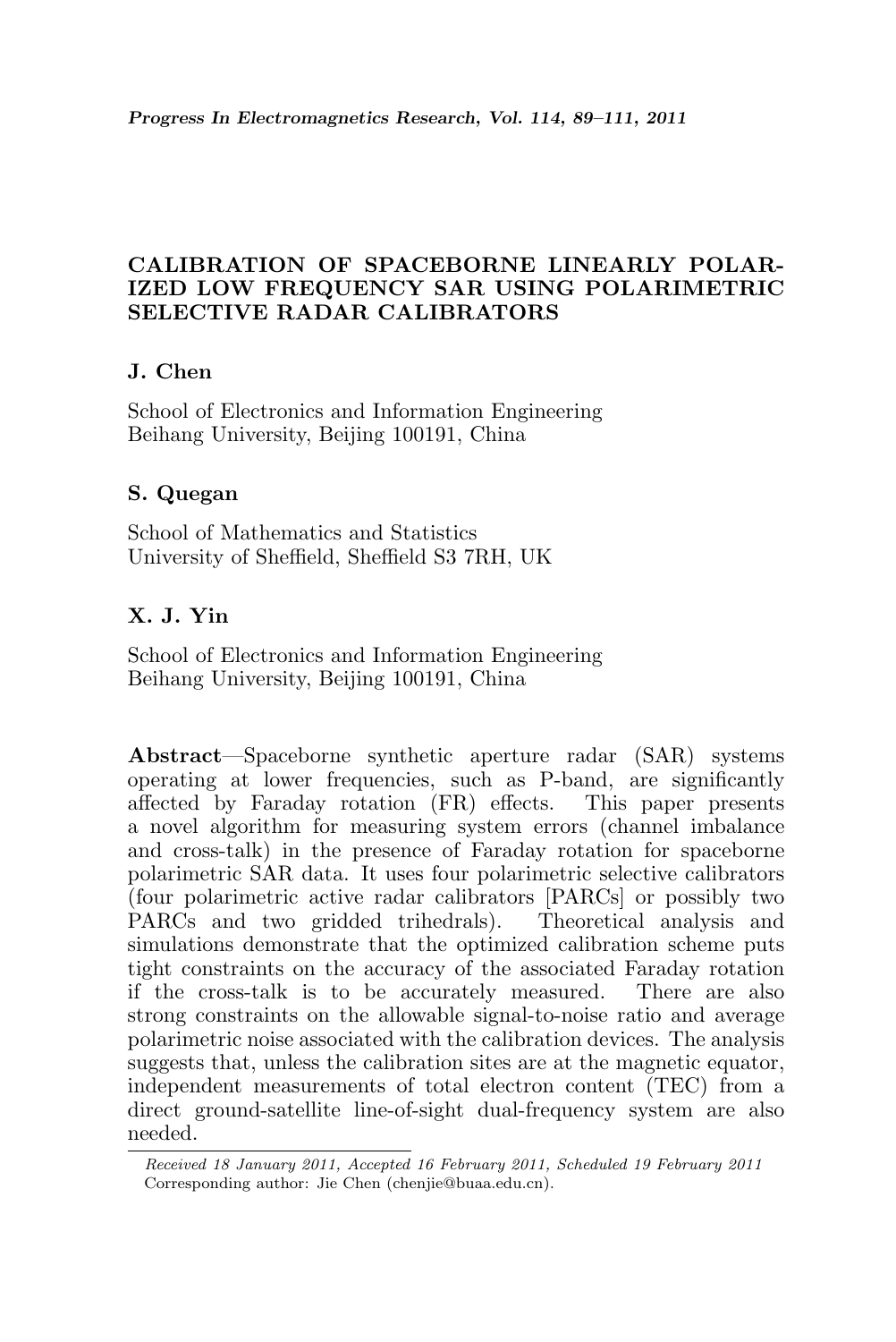#### 1. INTRODUCTION

The European Space Agency (ESA) is currently conducting Phase-A studies for the BIOMASS mission, which will measure global forest biomass and contribute to better understanding of the global carbon cycle [1]. The mission is based on a P-band polarimetric SAR, and one requirement for its success is that the data should be calibrated in order to remove system effects, such as channel imbalance and cross-talk. Accurate calibration is one of the most important issues for a radar system [2–11]. For polarimetric systems, several successful calibration approaches are available based on the properties of distributed targets and calibration devices [7–11]. Though these methods were originally developed for airborne systems, they are also applicable to satellite systems, but encounter problems at long wavelengths because of complications arising from Faraday rotation (FR). This may not be a serious issue even for frequencies as low as L-band, such as the ALOS-PALSAR system [12–21], but at P-band it becomes a serious issue [22–26]. Fortunately, spaceborne SAR systems are much more stable than airborne systems, and scene-by-scene updates of the system errors are unlikely to be required [26]. Instead, it should be sufficient to measure the system errors (i.e., channel imbalance and cross-talks) at instrumented calibration sites, and then apply these estimated errors to multiple scenes.

However, the measurements from these sites will be corrupted by FR, and it is necessary to estimate FR as part of estimating the radar system errors, since these two sources of error interact. Freeman investigated the calibration of polarimetric SAR using active radar calibrators [7, 8], and there are several recent studies about the calibration of both FR and radar system errors for ALOS-PALSAR [13–20].

This paper proposes a novel algorithm for calibrating a polarimetric low-frequency spaceborne SAR using a set of polarimetric selective radar calibrators, which can all be active or a combination of active and passive. Throughout the paper we assume a radar system operating in the horizontal-vertical polarization reference frame, and introduce the corresponding system model in Section 2. Section 3 derives the full solution for estimating both FR and the radar system errors. The statistics of the estimation errors in these terms are investigated in Section 4, both without and with disturbances (polarimetric noise from the calibrators, system noise and ambiguities). The values of FR derived using the calibrators are found to be insufficiently accurate to provide accurate estimates of cross-talk, unless polarimetric noise is very small and the signal-to-noise ratio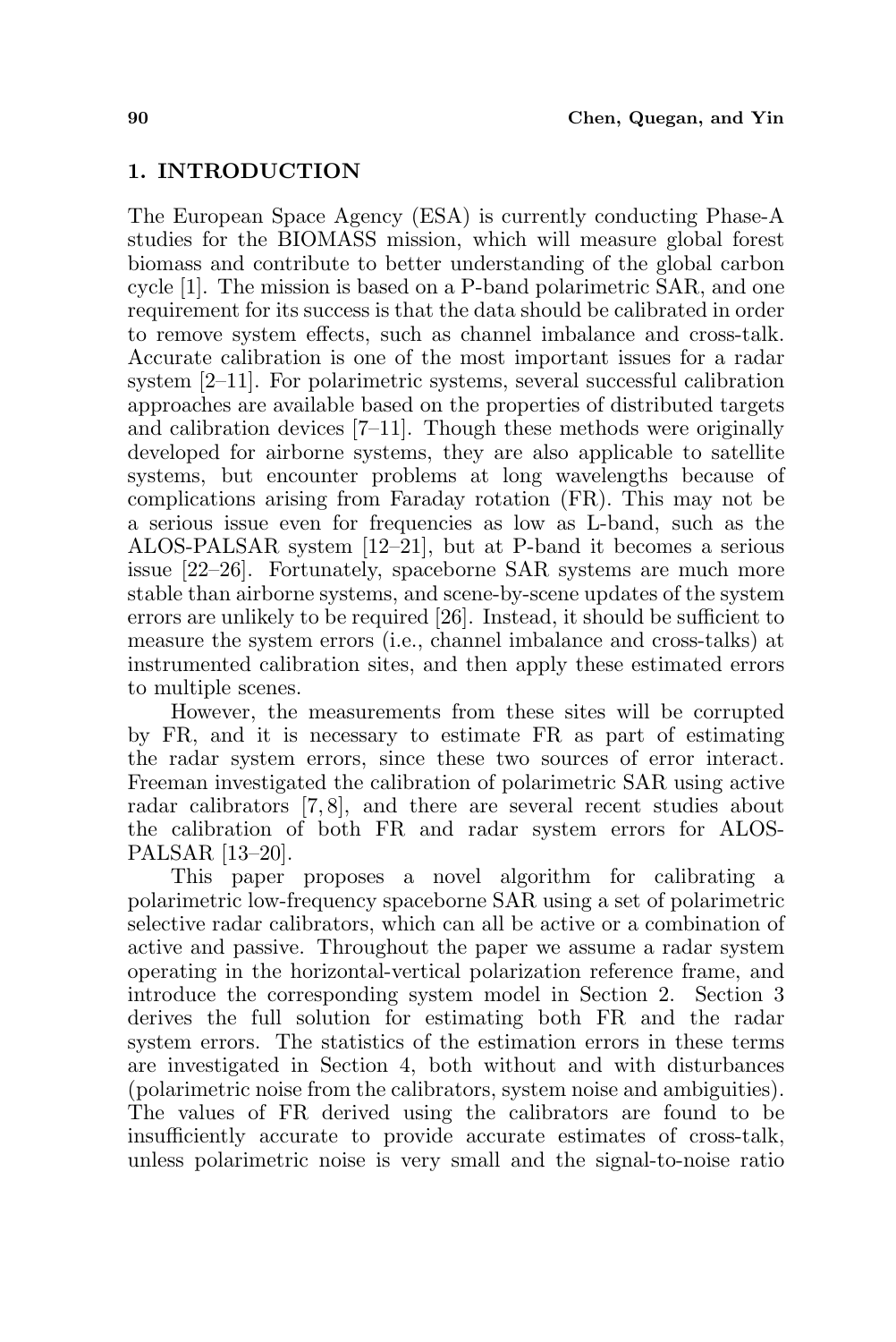(SNR) is vary high. Two approaches to circumventing this problem are discussed in Section 5, together with our summary and conclusions.

## 2. POLARMETRIC SYSTEM MODEL

#### 2.1. Faraday Rotation

When a polarized electromagnetic wave traverses the ionosphere, its interaction with free electrons and the Earth's magnetic field leads to rotation of the polarization vector [12, 21]. This phenomenon is known as Faraday rotation. The one-way FR for a SAR signal can be approximated as [21],

$$
\Omega = \frac{K}{f_0^2} \cdot [B \cos \psi \cdot \sec \theta]_{400} \cdot \text{TEC}
$$
 (1)

where  $\Omega$  denotes the one-way FR angle in degrees,  $f_0$  is the carrier frequency in Hz, K is a constant of value  $2.365 \times 10^4$  [A  $\cdot$  m<sup>2</sup>/kg], B is the magnetic flux density in Wb/m<sup>2</sup>, and  $\psi$  and  $\theta$  are the angles the wave-normal makes with the Earth's magnetic field and the downward vertical, respectively. TEC is the total electron content in TEC units  $(1 \text{ TECU} = 10^{16} \text{ electrons m}^{-2})$ . The "magnetic field factor",  $[B \cos \psi \cdot \sec \theta]_{400}$ , is calculated at a height of 400 km.

#### 2.2. System Model

The measured scattering matrix M in the presence of FR and system errors (channel imbalance, cross-talk and noise) is given by [12],

$$
\mathbf{M} = \begin{bmatrix} M_{HH} & M_{VH} \\ M_{HV} & M_{VV} \end{bmatrix} = A(r, \theta) e^{j\phi} \begin{bmatrix} 1 & \delta_2 \\ \delta_1 & f_1 \end{bmatrix} \cdot \begin{bmatrix} \cos \Omega & \sin \Omega \\ -\sin \Omega & \cos \Omega \end{bmatrix}
$$

$$
\cdot \begin{bmatrix} S_{HH} & S_{VH} \\ S_{HV} & S_{VV} \end{bmatrix} \cdot \begin{bmatrix} \cos \Omega & \sin \Omega \\ -\sin \Omega & \cos \Omega \end{bmatrix} \cdot \begin{bmatrix} 1 & \delta_3 \\ \delta_4 & f_2 \end{bmatrix} + \begin{bmatrix} N_1 & N_3 \\ N_2 & N_4 \end{bmatrix} (2)
$$

where  $S_{HH}$ ,  $S_{HV}$ ,  $S_{VH}$  and  $S_{VV}$  are the components of the true scattering matrix,  $f_1$  and  $f_2$  denote channel imbalance terms, and  $\delta_i$  and  $N_i$ ,  $i = 1-4$ , are radar cross-talk and additive noise terms, respectively.

Equation (2) can be written in the form

$$
\mathbf{M} = A(r, \theta) e^{j\phi} \cdot \mathbf{GFS} + \mathbf{N}
$$
 (3)

$$
\mathbf{G} = \begin{bmatrix} 1 & \delta_4 & \delta_2 & \delta_2 \delta_4 \\ \delta_3 & f_2 & \delta_2 \delta_3 & f_2 \delta_2 \\ \delta_1 & \delta_1 \delta_4 & f_1 & f_1 \delta_4 \\ \delta_1 \delta_3 & f_2 \delta_1 & f_1 \delta_3 & f_1 f_2 \end{bmatrix} \tag{4}
$$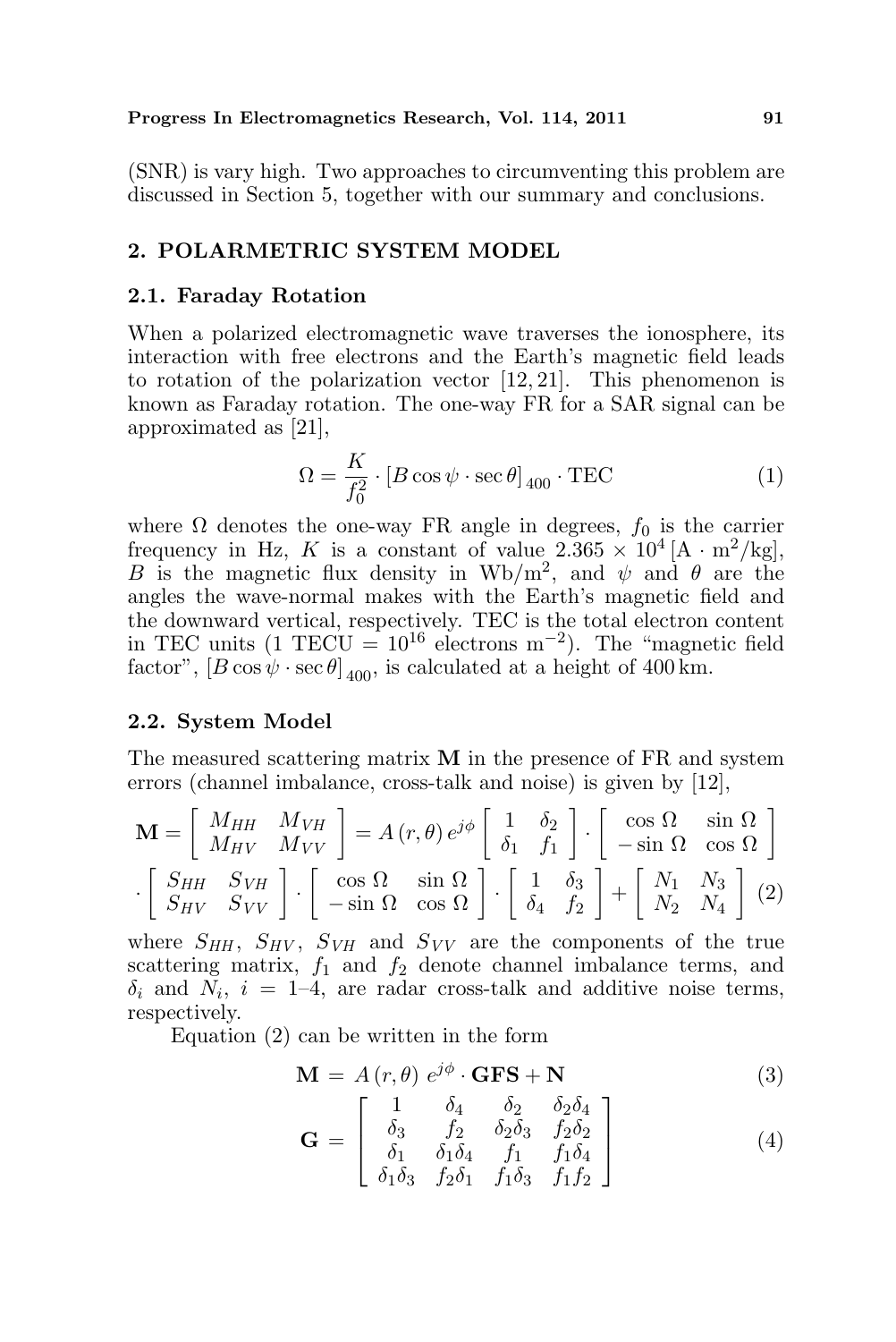$$
\mathbf{F} = \begin{bmatrix} \cos^2 \Omega & -\cos \Omega \sin \Omega & \cos \Omega \sin \Omega & -\sin^2 \Omega \\ \cos \Omega \sin \Omega & \cos^2 \Omega & \sin^2 \Omega & \cos \Omega \sin \Omega \\ -\cos \Omega \sin \Omega & \sin^2 \Omega & \cos^2 \Omega & -\cos \Omega \sin \Omega \\ -\sin^2 \Omega & -\cos \Omega \sin \Omega & \cos \Omega \sin \Omega & \cos^2 \Omega \end{bmatrix} (5)
$$

where  $\mathbf{M} = [M_{HH}, M_{HV}, M_{VH}, M_{VV}]^T$  and  $\mathbf{S} = [S_{HH}, S_{HV}, S_{VH}, S_{VV}]^T$ denote the measured and true scattering vectors respectively, and  $\mathbf{N} = [N_1, N_2, N_3, N_4]^T$  is the additive noise vector.

### 3. CALIBRATION ALGORITHM

#### 3.1. Signatures of Radar Calibrators

At P-band, passive calibration devices, such as dihedrals and trihedrals, need to be large and become difficult to manufacture and deploy. As a result, ESA is actively investigating the design and analysis of polarimetric active radar calibrators (PARCs) as part of its Phase A studies for BIOMASS. PARCs can be selected to have any polarimetric signature, and in this paper we consider four types, two denoted as  $PARC<sub>X</sub>$  and  $PARC<sub>Y</sub>$  [7], that have the signature matrices

$$
\mathbf{S}_X = \begin{bmatrix} 0 & 0 \\ 1 & 0 \end{bmatrix} \tag{6}
$$

$$
\mathbf{S}_Y = \begin{bmatrix} 0 & 1 \\ 0 & 0 \end{bmatrix} \tag{7}
$$

together with two others with signature matrices

$$
\mathbf{S}_{Gt1} = \begin{bmatrix} 1 & 0 \\ 0 & 0 \end{bmatrix} \tag{8}
$$

$$
\mathbf{S}_{Gt2} = \begin{bmatrix} 0 & 0 \\ 0 & 1 \end{bmatrix} \tag{9}
$$

This notation is chosen because, in principle, the same signatures could be obtained using gridded trihedrals (the classical trihedral with gridded base wires or thin plates; see Fig. 1), which have advantages over the more commonly-used dihedral and trihedral [27]. Such use of a mixture of passive and active radar calibrators for calibrating spaceborne polarimetric SAR systems is discussed in [11, 16, 20, 27, 28].

#### 3.2. Measured Scattering Vectors

Substituting the signature matrices of the passive (9) and active (5) calibrators into the system model (2), and ignoring noise for the moment, gives the following measured scattering vectors for the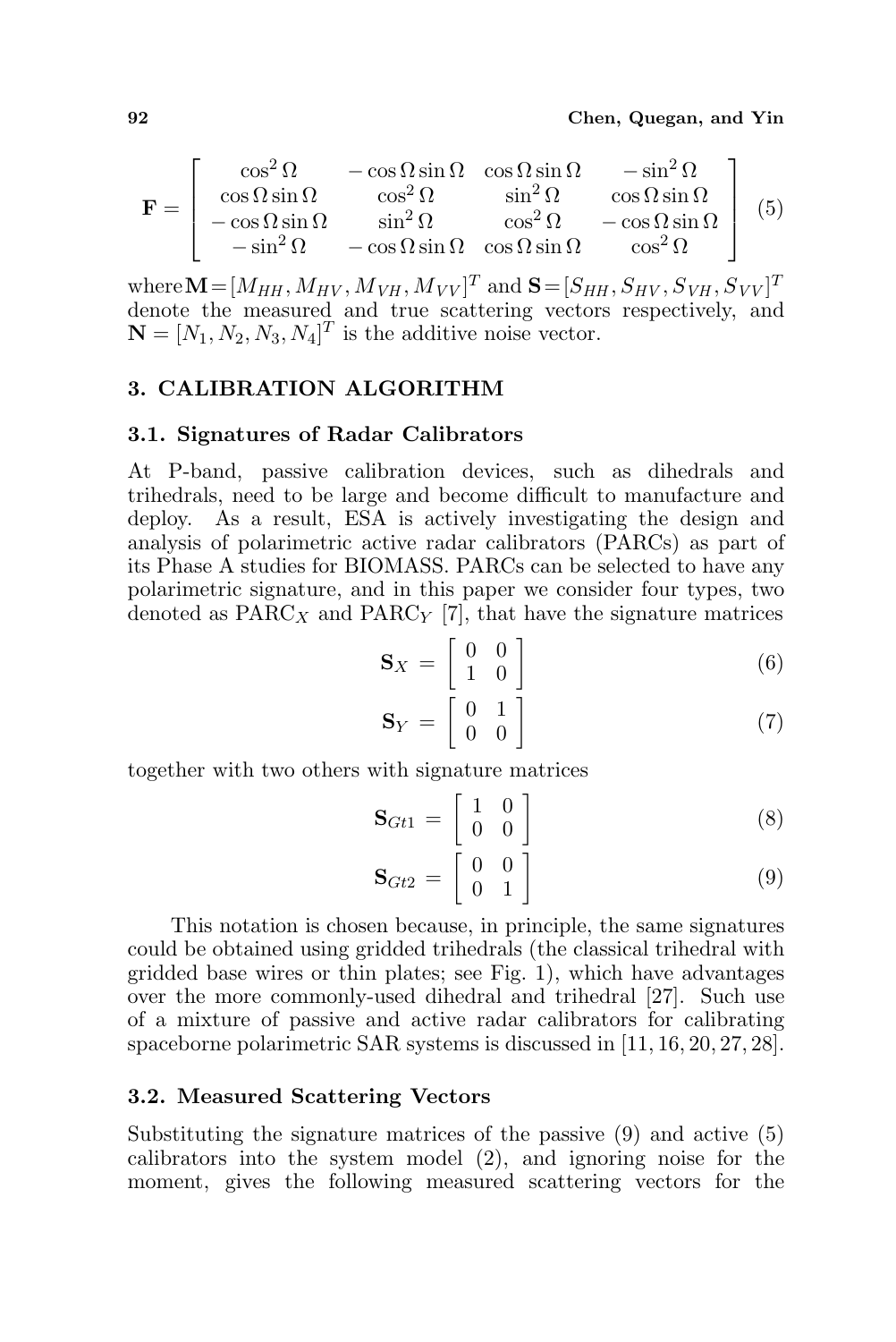different calibrators, where the superscript denotes the type of calibrator:

$$
\begin{bmatrix}\nM_{HH}^{G11} \\
M_{HV}^{G11} \\
M_{V}^{G11} \\
\delta_3 - f_2 \delta_4 + (1 + \delta_2 \delta_4) \cos 2\Omega + (\delta_4 - \delta_2) \sin 2\Omega \\
\delta_1 - f_1 \delta_4 + (\delta_1 + f_1 \delta_4) \cos 2\Omega + (f_2 - \delta_2 \delta_3) \sin 2\Omega \\
\delta_1 \delta_3 - f_1 f_2 + (f_1 f_2 + \delta_1 \delta_3) \cos 2\Omega + (\delta_1 \delta_4 - f_1) \sin 2\Omega\n\end{bmatrix} (10)
$$
\n
$$
= \frac{1}{2} \begin{bmatrix}\nM_{HH}^{G12} \\
M_{VH}^{G12} \\
M_{VH}^{G12} \\
M_{VH}^{G12} \\
M_{VH}^{G12} \\
M_{VH}^{G12} \\
M_{VH}^{G12} \\
M_{VH}^{G12} \\
M_{VH}^{G12} \\
M_{VH}^{G12} \\
M_{VH}^{G12} \\
M_{VH}^{G12} \\
M_{VH}^{G12} \\
M_{VH}^{G12} \\
M_{VH}^{G12} \\
M_{VH}^{G12} \\
M_{VH}^{G12} \\
M_{VH}^{G12} \\
M_{VH}^{G12} \\
M_{VH}^{G12} \\
M_{VH}^{G12} \\
M_{VH}^{G12} \\
M_{VH}^{G12} \\
M_{VH}^{G12} \\
M_{VH}^{G12} \\
M_{VH}^{G12} \\
M_{VH}^{G12} \\
M_{VH}^{G12} \\
M_{VH}^{G12} \\
M_{VH}^{G12} \\
M_{VH}^{G12} \\
M_{VH}^{G12} \\
M_{VH}^{G12} \\
M_{VH}^{G12} \\
M_{VH}^{G12} \\
M_{VH}^{G12} \\
M_{VH}^{G12} \\
M_{VH}^{G12} \\
M_{VH}^{G12} \\
M_{VH}^{G12} \\
M_{VH}^{G12} \\
M_{VH}^{G12} \\
M_{VH}^{G12} \\
M_{VH}^{G12} \\
M_{VH}^{G12} \\
M_{VH}^{G12} \\
M_{VH}^{G12} \\
M_{VH}^{G12}
$$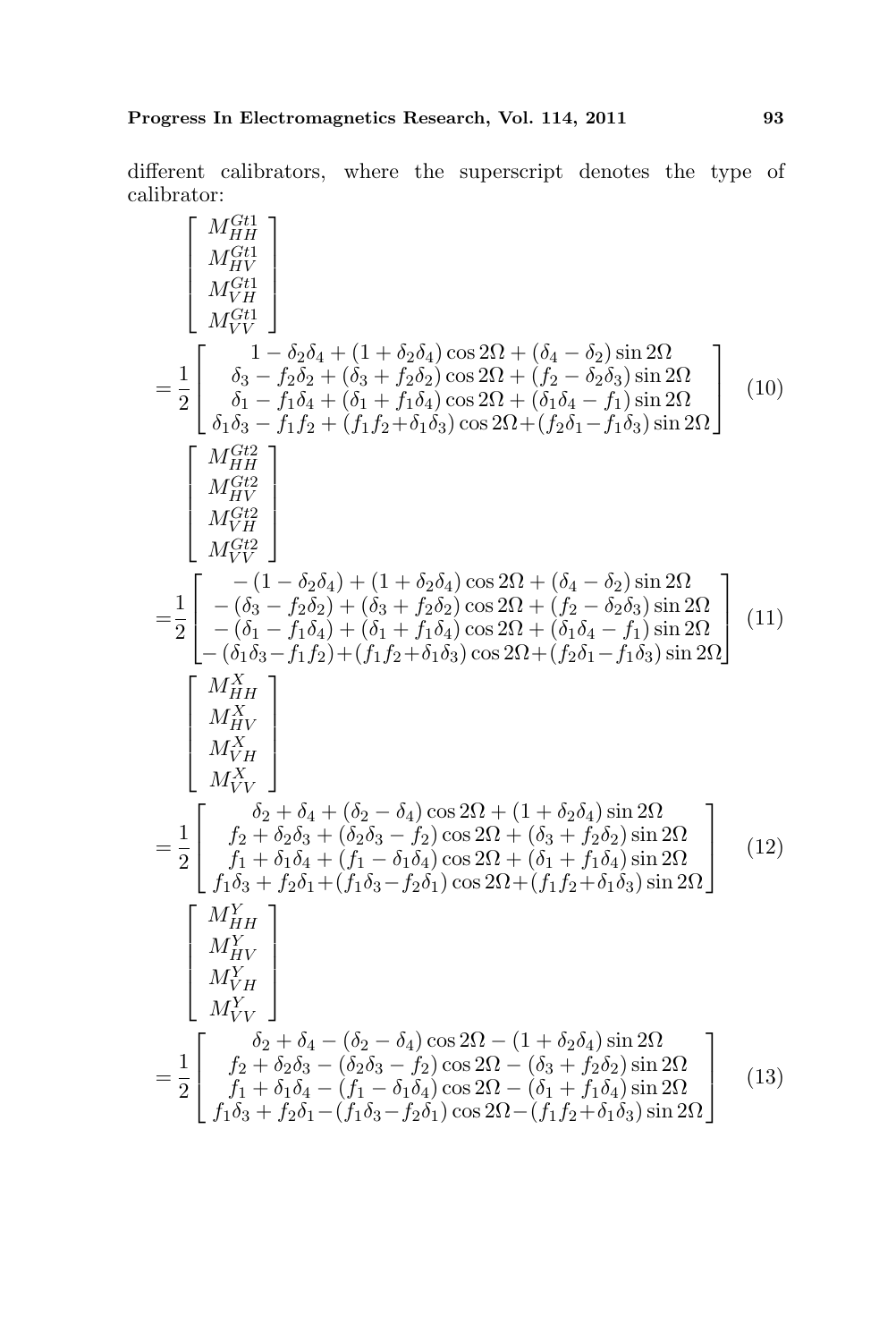

Figure 1. The two forms of gridded trihedral.

# 3.3. Combination of Calibrators

From  $(10)$ – $(13)$ , the following relationships between the measurements from different calibrators can be easily derived:

$$
\begin{bmatrix}\nM_{HH}^{X} + M_{HH}^{Y} \\
M_{HV}^{X} + M_{HV}^{Y} \\
M_{VV}^{X} + M_{VV}^{Y}\n\end{bmatrix} =\n\begin{bmatrix}\n\delta_{2} + \delta_{4} \\
f_{2} + \delta_{2}\delta_{3} \\
f_{1} + \delta_{1}\delta_{4}\n\end{bmatrix}
$$
\n(14)\n
$$
\begin{bmatrix}\nM_{HH}^{G11} - M_{HH}^{G12} \\
M_{VV}^{G11} - M_{HH}^{G12} \\
M_{VH}^{G11} - M_{VH}^{G12} \\
M_{VV}^{G11} - M_{VH}^{G12}\n\end{bmatrix} =\n\begin{bmatrix}\n1 - \delta_{2}\delta_{4} \\
\delta_{3} - f_{2}\delta_{2} \\
\delta_{1} - f_{1}\delta_{4}\n\end{bmatrix}
$$
\n(15)\n
$$
\begin{bmatrix}\nM_{HH}^{G11} - M_{VH}^{G12} \\
M_{VV}^{G11} - M_{VH}^{G12}\n\end{bmatrix} =\n\begin{bmatrix}\n1 - \delta_{2}\delta_{4} \\
\delta_{3} - f_{2}\delta_{2} \\
\delta_{1} - f_{1}\delta_{4}\n\end{bmatrix}
$$
\n(15)\n
$$
\begin{bmatrix}\nM_{HH}^{X} - M_{HH}^{Y} \\
M_{VV}^{Y} - M_{VH}^{Y}\n\end{bmatrix} =\n\begin{bmatrix}\n(\delta_{2} - \delta_{4})\cos 2\Omega + (1 + \delta_{2}\delta_{4})\sin 2\Omega \\
(\delta_{2}\delta_{3} - f_{2})\cos 2\Omega + (\delta_{3} + f_{2}\delta_{2})\sin 2\Omega \\
(M_{VV}^{X} - M_{VV}^{Y}\n\end{bmatrix}
$$
\n(16)\n
$$
\begin{bmatrix}\nM_{HH}^{X} - M_{VH}^{Y} \\
M_{VV}^{X} - M_{VV}^{Y}\n\end{bmatrix} =\n\begin{bmatrix}\n(\delta_{2} - \delta_{4})\cos 2\Omega + (\delta_{1} + \delta_{1}\delta_{4})\sin 2\Omega \\
(f_{1}\delta_{3} - f_{2}\delta_{1})\cos 2\Omega + (f_{1}f_{2} + \delta_{1}\delta_{3})\sin 2\Omega\n\end{bmatrix}
$$
\n

Then (14) and (15) yield the following relationships between the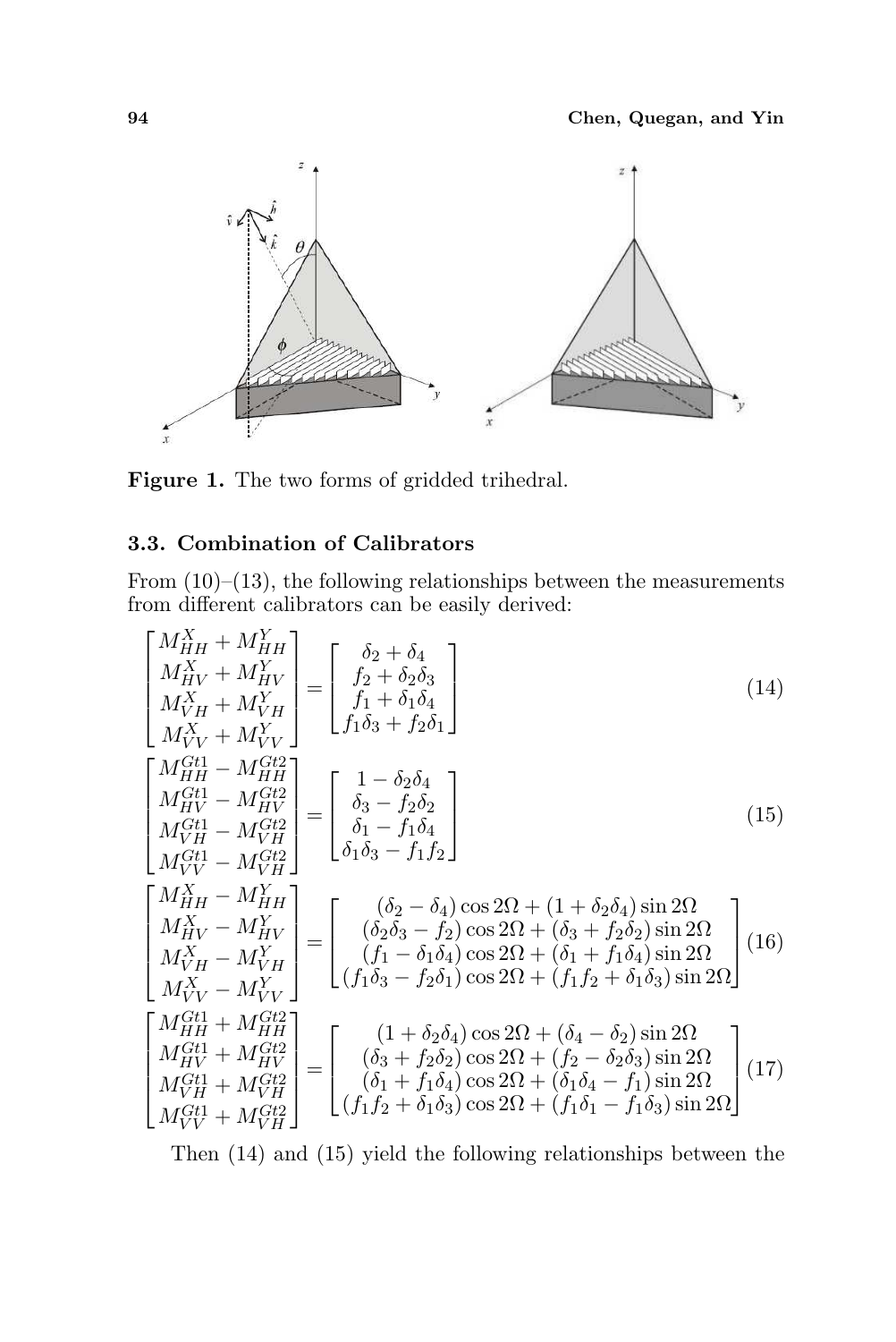radar system errors and the measurements:<br>  $\begin{aligned} \int \delta_1 \delta_4 &= \left( M_{VH}^X + M_{VH}^Y \right) \end{aligned}$ 

$$
\begin{cases}\n\delta_1 \delta_4 = (M_{VH}^X + M_{VH}^Y) - f_1 \\
\delta_2 \delta_3 = (M_{HV}^X + M_{HV}^Y) - f_2 \\
\delta_1 \delta_3 = f_1 f_2 + (M_{VV}^{Gt1} - M_{VV}^{Gt2}) \\
\delta_2 \delta_4 = 1 - (M_{HH}^{Gt1} - M_{HH}^{Gt2}) \\
f_1 \delta_4 = \delta_1 - (M_{VH}^{Gt1} - M_{VH}^{Gt2}) \\
f_2 \delta_2 = \delta_3 - (M_{HV}^{Gt1} - M_{HV}^{Gt2})\n\end{cases}
$$
\n(18)

Using (18), (16) and (17) can be expressed as linear functions of  $\sin 2\Omega$ and  $\cos 2\Omega$ :  $\overline{a}$ 

$$
\begin{cases}\na_1 \sin 2\Omega + b_1 \cos 2\Omega = M_{HH}^X - M_{HH}^Y = d_1 \\
a_2 \sin 2\Omega + b_2 \cos 2\Omega = M_{HV}^X - M_{HV}^Y = d_2 \\
a_3 \sin 2\Omega + b_3 \cos 2\Omega = M_{VH}^X - M_{VH}^Y = d_3 \\
a_4 \sin 2\Omega + b_4 \cos 2\Omega = M_{VV}^X - M_{VV}^Y = d_4 \\
a_1 \cos 2\Omega - b_1 \sin 2\Omega = M_{HH}^{Gt1} + M_{HH}^{Gt2} = e_1 \\
a_2 \cos 2\Omega - b_2 \sin 2\Omega = M_{HV}^{Gt1} + M_{HV}^{Gt2} = e_2 \\
a_3 \cos 2\Omega - b_3 \sin 2\Omega = M_{VH}^{Gt1} + M_{VH}^{Gt2} = e_3\n\end{cases}
$$
\n(20)

and

$$
\begin{cases}\na_1 = 2 - \left(M_{HH}^{Gt1} - M_{HH}^{Gt2}\right) \\
a_2 = 2\delta_3 - \left(M_{HV}^{Gt1} - M_{HV}^{Gt2}\right) \\
a_3 = 2\delta_1 - \left(M_{VH}^{Gt1} - M_{VH}^{Gt2}\right) \\
a_4 = 2f_1f_2 + \left(M_{VV}^{Gt1} - M_{VV}^{Gt2}\right) \\
b_1 = \delta_2 - \delta_4 \\
b_2 = \left(M_{HV}^{X} + M_{HV}^{Y}\right) - 2f_2 \\
b_3 = 2f_1 - \left(M_{VH}^{X} + M_{VH}^{Y}\right) \\
b_4 = f_1\delta_3 - f_2\delta_1\n\end{cases}
$$
\n(22)

where  $a_i$ ,  $i = 2-4$ , and  $b_i$ ,  $i = 1-4$ , are unknown coefficients that depend on the radar system errors, while  $a_1, d_i$  and  $e_i, i = 1-4$ , are known coefficients which can be directly derived from the radar calibrator measurements.

### 3.4. Estimation of FR

It can be deduced from (19) and (20) that

$$
\begin{cases}\n d_1 \sin 2\Omega + e_1 \cos 2\Omega = a_1 \\
 d_2 \cos 2\Omega - e_2 \sin 2\Omega = b_2 \\
 d_3 \cos 2\Omega - e_3 \sin 2\Omega = b_3\n\end{cases}
$$
\n(23)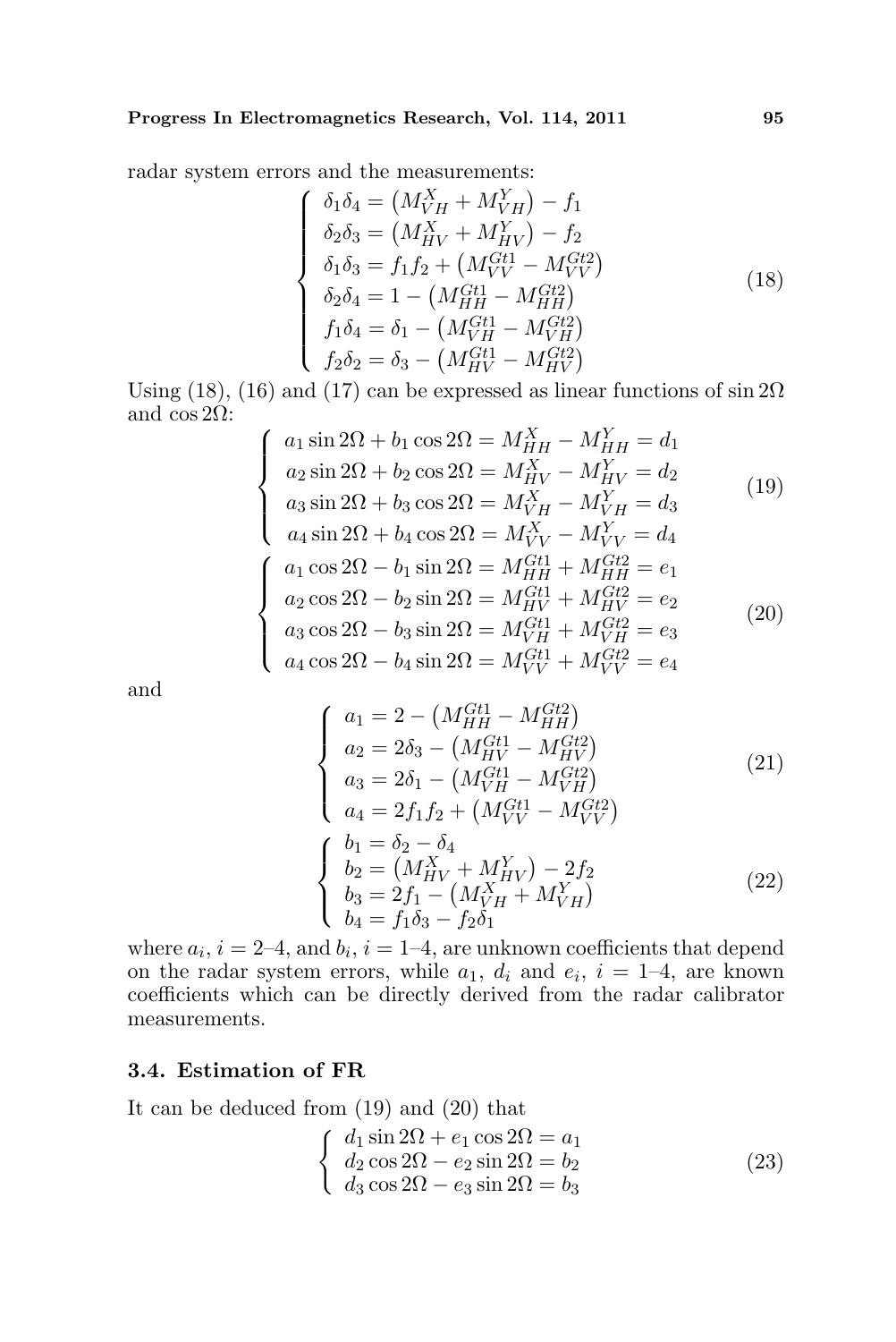For ideal measurements, this leads to two equivalent solutions for cos 2 $\Omega$  and sin 2 $\Omega$ , denoted by the superscript i,  $i = 1-2$ :  $\overline{a}$ 

$$
\begin{cases}\n\cos 2\Omega^{(1)} = \frac{a_1 e_2 + b_2 d_1}{d_1 d_2 + e_1 e_2} \\
\sin 2\Omega^{(1)} = \frac{a_1 d_2 - b_2 e_1}{d_1 d_2 + e_1 e_2} \\
\cos 2\Omega^{(2)} = \frac{a_1 e_3 + b_3 d_1}{d_1 d_3 + e_1 e_2}\n\end{cases}
$$
\n(24)\n
$$
\begin{cases}\n\cos 2\Omega^{(2)} = \frac{a_1 e_3 + b_3 d_1}{d_1 d_3 + e_1 e_2} \\
\sin 2\Omega^{(2)} = \frac{a_1 d_3 - b_3 e_1}{d_1 d_3 - b_3 e_1}\n\end{cases}
$$
\n(25)

$$
\cos 2\Omega^{(2)} = \frac{a_1 e_3 + b_3 d_1}{d_1 d_3 + e_1 e_3}
$$
  
\n
$$
\sin 2\Omega^{(2)} = \frac{a_1 d_3 - b_3 e_1}{d_1 d_3 + e_1 e_3}
$$
\n(25)

Since  $\cos^2 2\Omega + \sin^2 2\Omega = 1$ , the unknown coefficients  $b_2$  and  $b_3$  can be obtained from  $(24)$  and  $(25)$  as:

$$
\begin{cases}\nb_2 = \frac{-B \pm \sqrt{B^2 - 4AC}}{2A} \\
b_3 = \frac{-B' \pm \sqrt{B'^2 - 4A'C'}}{2A'}\n\end{cases}
$$
\n(26)

where

$$
\begin{cases}\nA = d_1^2 + e_1^2 \\
B = 2a_1 (d_1 e_2 - d_2 e_1) \\
C = a_1^2 (d_2^2 + e_2^2) - (d_1 d_2 + e_1 e_2)^2\n\end{cases}
$$
\n(27)  
\n
$$
\begin{cases}\nA' = d_1^2 + e_1^2 \\
B' = 2a_1 (d_1 e_3 - d_3 e_1) \\
C' = a_1^2 (d_3^2 + e_3^2) - (d_1 d_3 + e_1 e_3)^2\n\end{cases}
$$
\n(28)

Hence both  $b_2$  and  $b_3$  have two analytical solutions, but only those resulting in real values of  $\cos 2\Omega$  and  $\sin 2\Omega$  are acceptable. This condition may not be exactly met in actual measurements because of imperfections in the calibrators, clutter, noise and ambiguities; in this case, the preferred solutions for  $b_2$  and  $b_3$  are those giving imaginary parts of cos 2Ω and sin 2Ω that are close to zero.

Consequently, we can construct the complex variables  $Z_i$ ,  $i = 1-2$ , given by

$$
Z_i = \cos 2\Omega^{(i)} + j \sin 2\Omega^{(i)}, \quad i = 1-2 \tag{29}
$$

which yield two alternative FR estimates:

$$
\hat{\Omega}^{(i)} = \frac{1}{2} \text{arg}\{Z_i\}, \quad i = 1 - 2 \tag{30}
$$

Both  $\hat{\Omega}^{(1)}$  and  $\hat{\Omega}^{(2)}$  take values from  $-\pi/2$  to  $\pi/2$  (so have an ambiguity of  $\pi$ ), and have equivalent accuracy. Hence we can half the error variance by estimating FR as

$$
\hat{\Omega} = \frac{1}{2} \left( \hat{\Omega}^{(1)} + \hat{\Omega}^{(2)} \right). \tag{31}
$$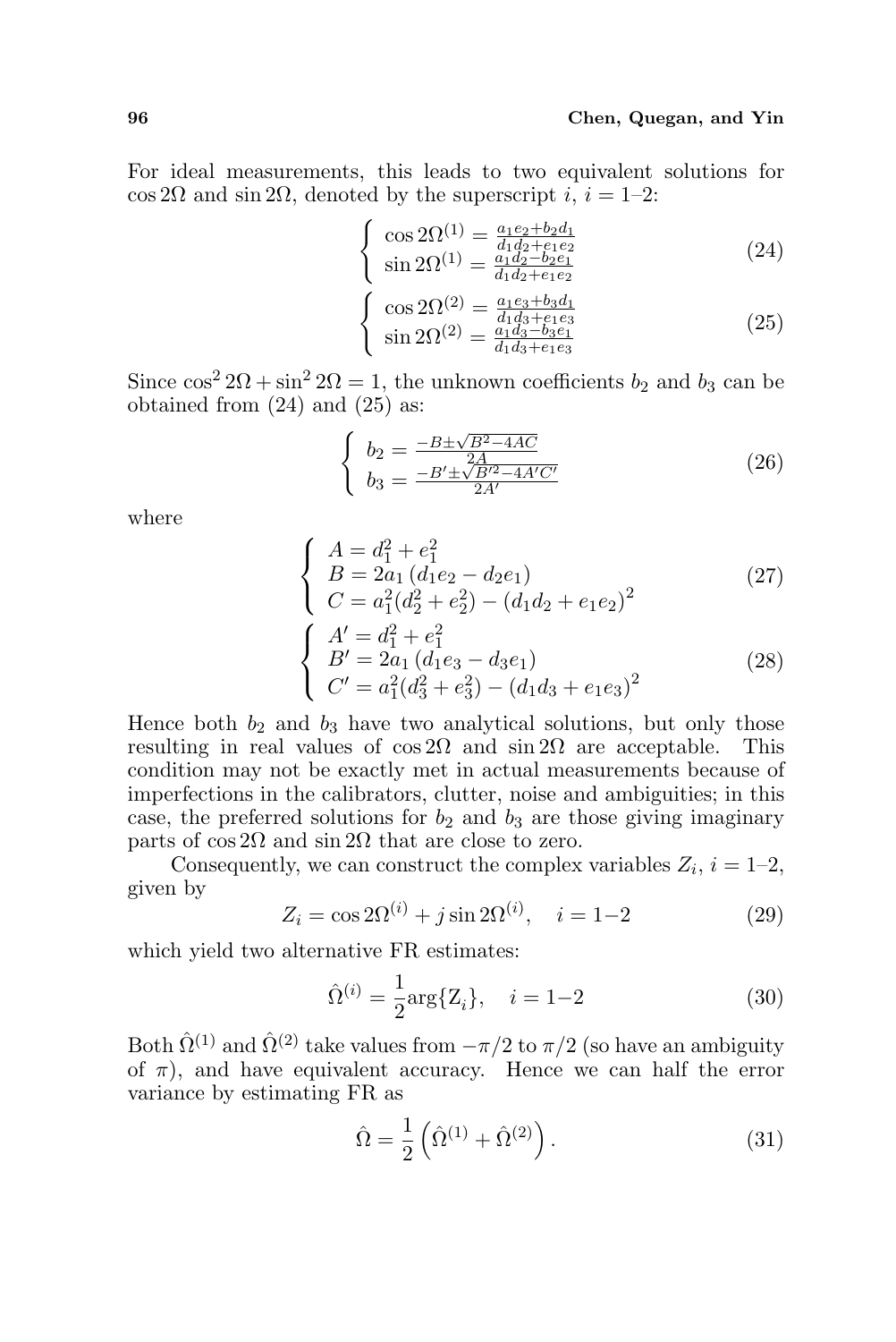### 3.5. Correcting FR Estimation Ambiguity Using TEC Data

The FR estimates in (30) and (31) lie between  $\pm \pi/2$ , leading to an ambiguity of  $\pm k\pi$ . However, this can be removed by using (1) to provide an independent estimate of FR, where TEC is given by the global ionospheric TEC maps estimated by the Global Navigation Satellite System (GNSS) and use is made of the IGRF10 model for the Earth's magnetic field [12]. The International GNSS Service provides bi-hourly global TEC maps with grid-points spaced 5° in longitude and  $2.5^{\circ}$  in latitude [12, 29], with an overall root mean square (RMS) errors of 3–5 TECU [29, 30].

Hence, an unambiguous FR estimator is given by [25]:

$$
\hat{\Omega}^F = \hat{\Omega} + \text{round}\left(\frac{\hat{\Omega}_{GNSS} - \hat{\Omega}}{\pi/2}\right) \cdot \frac{\pi}{2}
$$
 (32)

where round(·) denotes rounding to the nearest integer,  $\Omega_{GNSS}$  is the FR predicted from GNSS TEC data and  $\Omega$  is taken from (31). However, for reasons discussed in Section 5, the use of GNSS data may not be necessary, since achieving sufficient accuracy in the system error estimates appears to require calibration sites deployed at the magnetic equator, where FR is nearly zero, or an independent measurement of TEC using a two-frequency transmitter on the satellite with a receiver at the calibration sites.

### 3.6. Estimation of Radar System Errors

The estimates of the radar system errors can be calculated in terms of the FR estimate  $\hat{\Omega}^F$ . According to (22) and (26), the channel imbalance estimates can be written as Ţ i

$$
\begin{cases}\n\hat{f}_1 = \frac{1}{2} \Big[ (M_{VH}^X - M_{VH}^Y) \cos 2\hat{\Omega}^F - (M_{VH}^{Gt1} + M_{VH}^{Gt2}) \sin 2\hat{\Omega}^F + (M_{VH}^X + M_{VH}^Y) \Big] \\
\hat{f}_2 = \frac{1}{2} \Big[ (M_{HV}^{Gt1} + M_{HV}^{Gt2}) \sin 2\hat{\Omega}^F - (M_{HV}^X - M_{HV}^Y) \cos 2\hat{\Omega}^F + (M_{HV}^X + M_{HV}^Y) \Big] \\
(33)\n\end{cases}
$$

Similarly, the cross-talk estimates can be derived on the basis of (19)– (22), and are given by  $\frac{1}{2}$ 

$$
\begin{cases}\n\hat{\delta}_1 = \frac{1}{2} \left[ \left( M_{VH}^X - M_{VH}^Y \right) \sin 2\hat{\Omega}^F + \left( M_{VH}^{Gt1} + M_{VH}^{Gt2} \right) \cos 2\hat{\Omega}^F \right. \\
\left. + \left( M_{VH}^{Gt1} - M_{VH}^{Gt2} \right) \right] \\
\hat{\delta}_3 = \frac{1}{2} \left[ \left( M_{HV}^X - M_{HV}^Y \right) \sin 2\hat{\Omega}^F + \left( M_{HV}^{Gt1} + M_{HV}^{Gt2} \right) \cos 2\hat{\Omega}^F \right. \\
\left. + \left( M_{HV}^{Gt1} - M_{HV}^{Gt2} \right) \right]\n\end{cases} (34a)
$$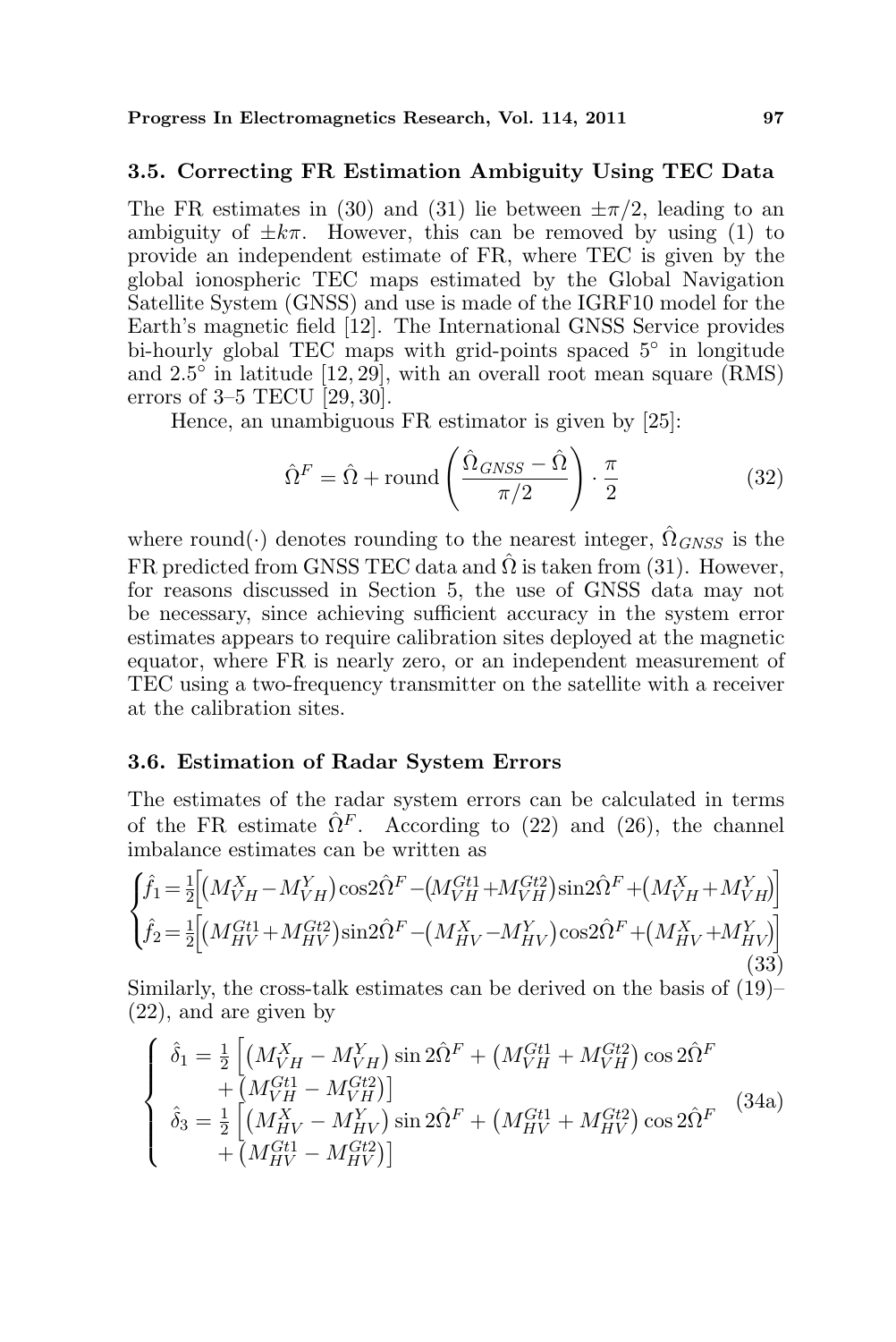

Figure 2. Flowchart of the calibration scheme.

$$
\begin{cases}\n\hat{\delta}_2 = \frac{1}{2} \left[ \left( M_{HH}^X - M_{HH}^Y \right) \cos 2\hat{\Omega}^F - \left( M_{HH}^{Gt1} + M_{HH}^{Gt2} \right) \sin 2\hat{\Omega}^F \right. \\
\left. + \left( M_{HH}^X + M_{HH}^Y \right) \right] \\
\hat{\delta}_4 = \frac{1}{2} \left[ \left( M_{HH}^{Gt1} + M_{HH}^{Gt2} \right) \sin 2\hat{\Omega}^F - \left( M_{HH}^X - M_{HH}^Y \right) \cos 2\hat{\Omega}^F \right. \\
\left. + \left( M_{HH}^X + M_{HH}^Y \right) \right]\n\end{cases} (34b)
$$

The full calibration scheme is summarized in Fig. 2. It is clear that accurate estimation of FR is of paramount importance if accurate estimates of both channel imbalance and cross-talk are to be obtained.

### 3.7. Accuracy Analysis of Radar System Error Estimation

The FR estimation error  $\Delta \Omega^F = \hat{\Omega}^F - \Omega^F$ , where  $\Omega^F$  denotes the true FR value, will lead to estimation errors for the radar system errors given by

$$
\begin{cases}\n\Delta f_1 = -\sin \Delta \Omega^F \left[ \left( M_{VH}^X - M_{VH}^Y \right) \sin \left( 2\Omega^F + \Delta \Omega^F \right) \right. \\
\left. + \left( M_{VH}^{Gt1} + M_{VH}^{Gt2} \right) \cos \left( 2\Omega^F + \Delta \Omega^F \right) \right] \\
\Delta f_2 = \sin \Delta \Omega^F \left[ \left( M_{HV}^X - M_{HV}^Y \right) \sin \left( 2\Omega^F + \Delta \Omega^F \right) \right. \\
\left. + \left( M_{HV}^{Gt1} + M_{HV}^{Gt2} \right) \cos \left( 2\Omega^F + \Delta \Omega^F \right) \right] \\
\Delta \delta_1 = \sin \Delta \Omega^F \left[ \left( M_{VH}^X - M_{VH}^Y \right) \cos \left( 2\Omega^F + \Delta \Omega^F \right) \right. \\
\left. - \left( M_{VH}^{Gt1} + M_{VH}^{Gt2} \right) \sin \left( 2\Omega^F + \Delta \Omega^F \right) \right] \\
\Delta \delta_3 = \sin \Delta \Omega^F \left[ \left( M_{HV}^X - M_{HV}^Y \right) \cos \left( 2\Omega^F + \Delta \Omega^F \right) \right. \\
\left. - \left( M_{HV}^{Gt1} + M_{HV}^{Gt2} \right) \sin \left( 2\Omega^F + \Delta \Omega^F \right) \right]\n\end{cases} (35b)
$$

 $\mathbb{R}^2$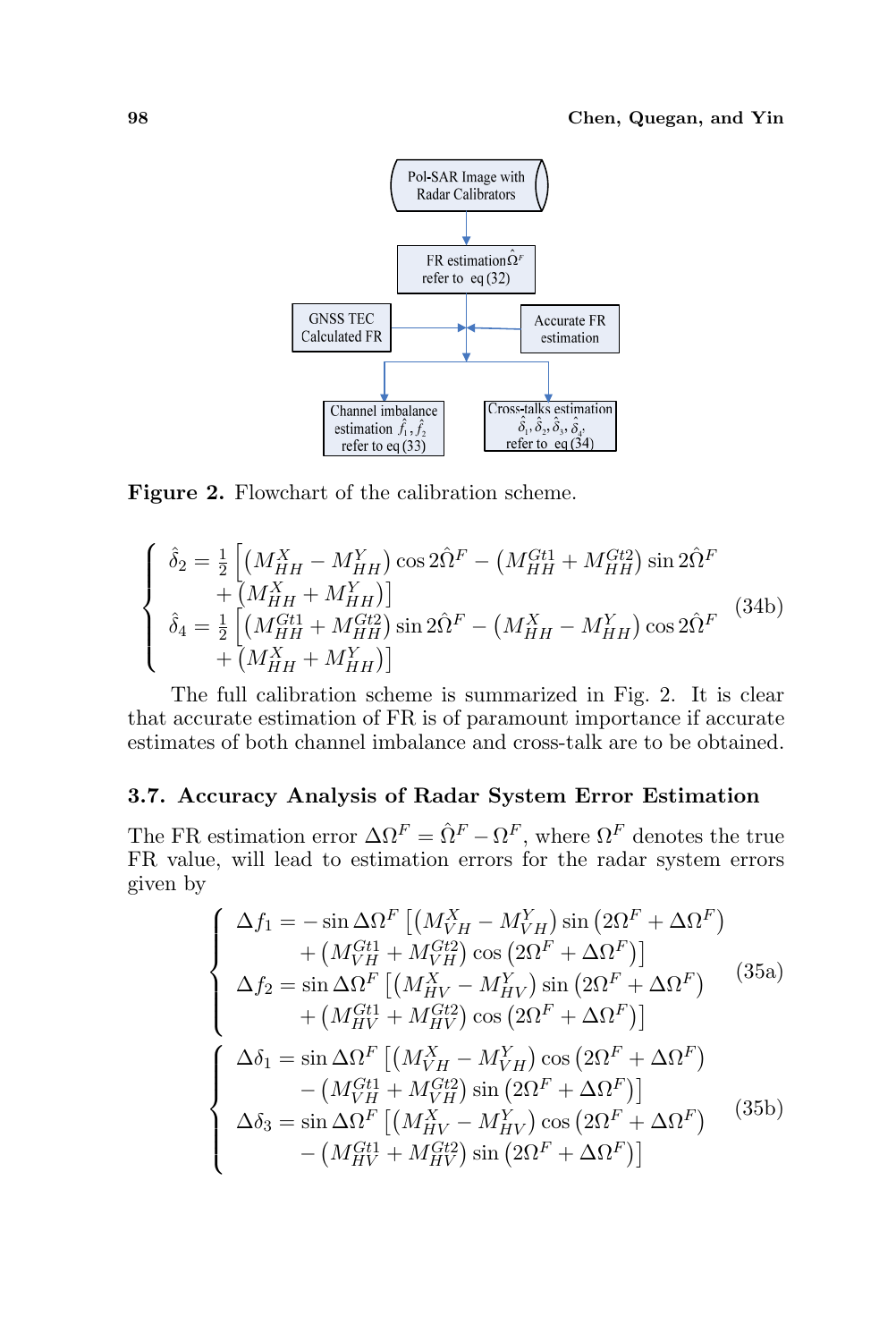Progress In Electromagnetics Research, Vol. 114, 2011 99

$$
\begin{cases}\n\Delta \delta_2 = -\sin \Delta \Omega^F \left[ \left( M_{HH}^X - M_{HH}^Y \right) \sin(2\Omega^F + \Delta \Omega^F) \right. \\
\left. + \left( M_{HH}^{Gt1} + M_{HH}^{Gt2} \right) \cos(2\Omega^F + \Delta \Omega^F) \right] \\
\Delta \delta_4 = \sin \Delta \Omega^F \left[ \left( M_{HH}^X - M_{HH}^Y \right) \sin(2\Omega^F + \Delta \Omega^F) \right. \\
\left. + \left( M_{HH}^{Gt1} + M_{HH}^{Gt2} \right) \cos(2\Omega^F + \Delta \Omega^F) \right]\n\end{cases} \tag{35c}
$$

where  $\Delta f_1$  and  $\Delta f_2$  denote channel imbalance estimation errors and  $\Delta\delta_1$ ,  $\Delta\delta_2$ ,  $\Delta\delta_3$  and  $\Delta\delta_4$  stand for cross-talk estimation errors.

From (14)–(17),  $\Delta f_1$  and  $\Delta f_2$  would be expected to have similar statistics, as would the cross-talk pairs  $\Delta \delta_1$ ,  $\Delta \delta_3$  and  $\Delta \delta_2$ ,  $\Delta \delta_4$ . This is confirmed by the simulations shown in Section 4.1 (e.g., see Figs. 5 & 6).

### 4. SIMULATIONS AND DISCUSSION

In this section, we assess the performance of the calibration scheme using Monte Carlo simulation. In Section 4.1, the calibrators are treated as perfect, but we permit errors in the estimate of FR. However, calibrator characteristics may deviate from the ideal because of imperfect construction, inaccurate alignment relative to the satellite track, etc. The ensuing errors are referred to as average polarimetric noise (APN), and their effects on calibration accuracy are quantified in Section 4.2. All estimates in Sections 4.1 and 4.2 assume that system noise, in which we include clutter and ambiguities, is negligible, but this depends on the construction of the calibrators and how they are deployed. Hence, in Section 4.3, we assess the performance of the calibration scheme as a function of the signal-to-noise ratio (SNR), both with and without APN.

#### 4.1. System Error Analysis without Calibrator Error

The estimate of FR is given by (32). Without calibrator error, this is nominally exact, but it is helpful for later analysis to first derive the effects of error in the FR value on the statistical properties of the system error estimates. In the simulations, we allow the channel imbalance amplitudes to range from −3 dB to 3 dB, the cross-talk amplitudes to range from  $-40 \text{ dB}$  to  $-10 \text{ dB}$ , and the phase errors in both channel imbalances and cross-talks to range over  $\pm \pi$ . We also carried out simulations where the cross-talk amplitudes were restricted to the more realistic range −40 dB to −25 dB. These are discussed in the text, but all figures are derived using the  $-40 \text{ dB}$  to  $-10 \text{ dB}$  range.

Figures 3–6 show the mean and standard deviation (SD) of the errors in the estimates of the radar system terms as functions of the FR estimation error (varying within  $\pm 1^{\circ}$ ). The FR error is seen to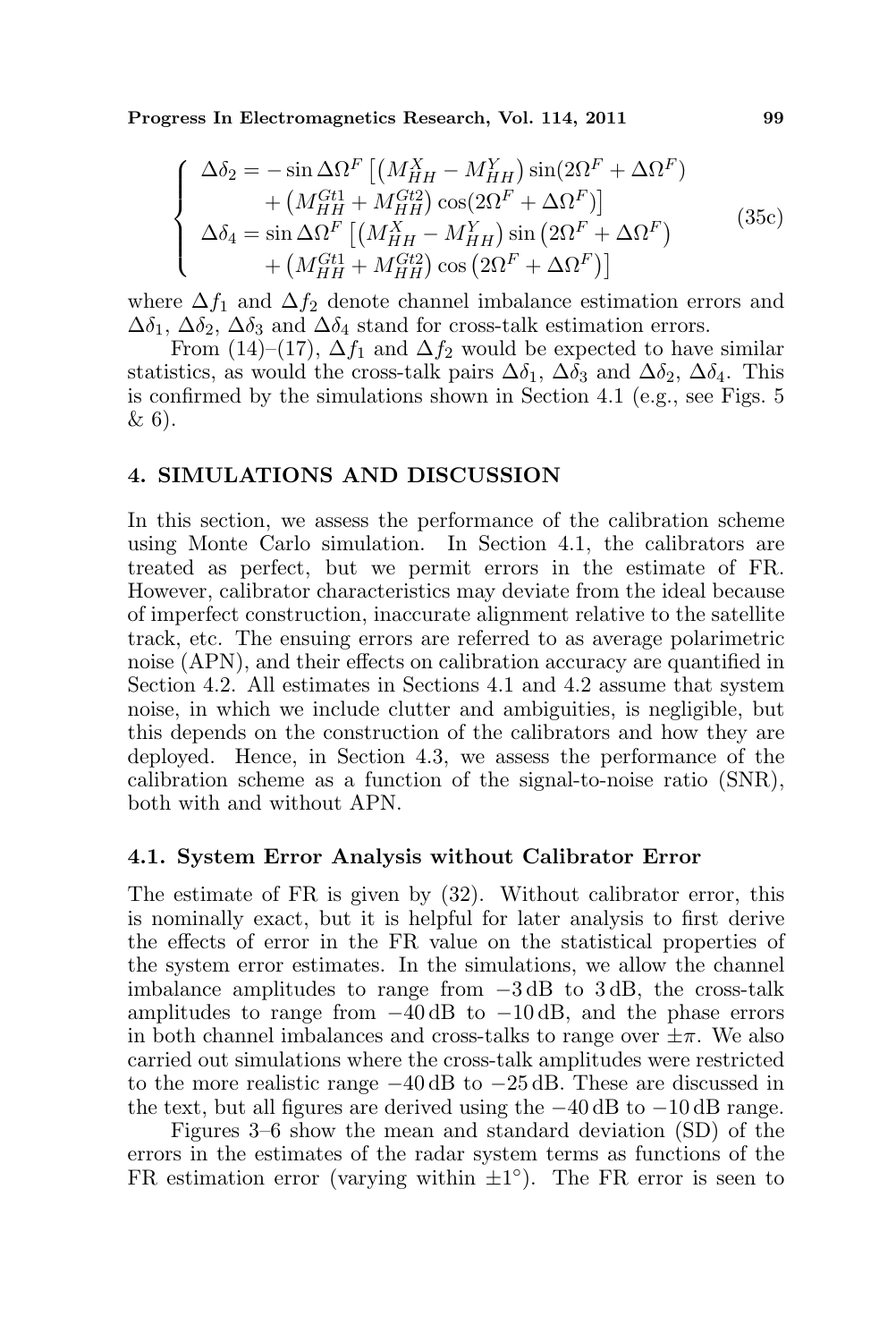

Figure 3. SD of the amplitude error of the channel imbalance terms as a function of FR estimation error.



Figure 5. SD of the amplitude error of the cross-talk terms as a function of FR estimation error.



Figure 4. SD of the phase error of the channel imbalance terms as a function of FR estimation error.



Figure 6. SD of the phase error of the cross-talk terms as a function of FR estimation error.

have little effect on the channel imbalance estimates (see Figs.  $3 \&$ 4), but the cross-talk estimates degrade severely as the error increases. For larger FR errors, the estimates of the cross-talk amplitudes become significantly biased and have a large SD (Fig. 5). The cross-talk phase error estimates are nearly unbiased, but their SD grows very rapidly as the FR error increases (Fig. 6). For the SD of the error in the cross-talk phases to be less than  $5^{\circ}$ , the FR error must not exceed 0.36<sup>°</sup>, and to keep it below 1<sup>°</sup> requires the FR error to be less than  $0.07^\circ$  (Fig. 6); these are strong constraints on the FR estimator.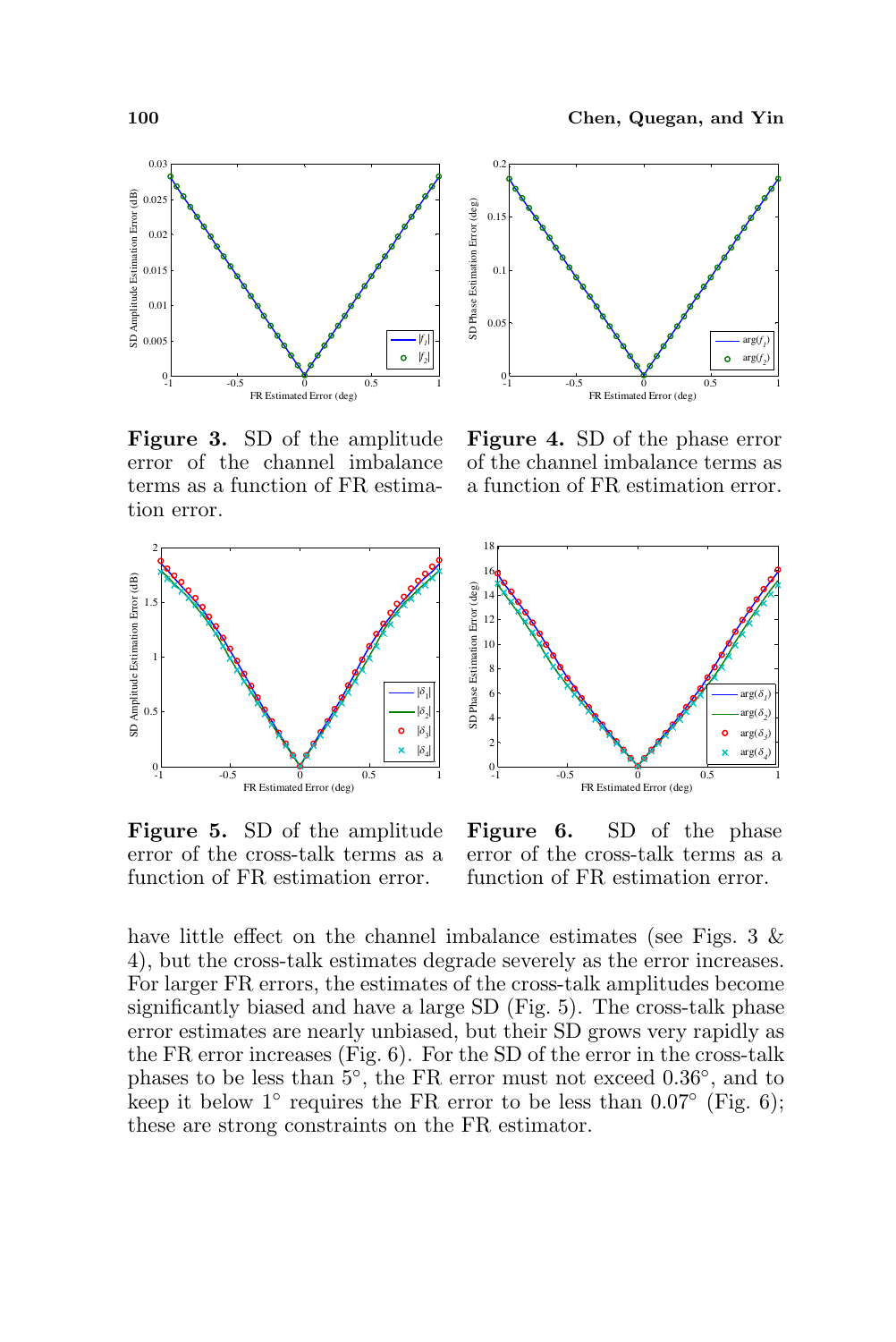#### 4.2. System Error Analysis with Calibrator Noise

The error models for the calibration targets are given by [15]

$$
\mathbf{S'}_{Gt1} = \begin{bmatrix} 1 & \delta_{Gt1} \\ \delta_{Gt1} & \delta_{Gt1}^2 \end{bmatrix}
$$
 (36a)

$$
\mathbf{S'}_{Gt2} = \begin{bmatrix} \delta_{Gt2}^2 & \delta_{Gt2} \\ \delta_{Gt2} & 1 \end{bmatrix}
$$
 (36b)

$$
\mathbf{S}'_{X} = \begin{bmatrix} \delta_{X} & \delta_{X}^{2} \\ 1 & \delta_{X} \end{bmatrix}
$$
 (36c)

$$
\mathbf{S'}_Y = \begin{bmatrix} \delta_Y & 1\\ \delta_Y^2 & \delta_Y \end{bmatrix} \tag{36d}
$$

where  $\delta_{Gt1}$ ,  $\delta_{Gt2}$ ,  $\delta_X$  and  $\delta_Y$  are complex numbers representing the APN of the calibrators. The form of these error matrices would be unchanged if the PARCs were replaced by gridded trihedrals.

To evaluate the impact of APN on the calibration scheme, we assume for simplicity that  $|\delta_{Gt1}| = |\delta_{Gt2}| = |\delta_X| = |\delta_Y|$ , and allow these values to range from  $-60$  to  $-20$  dB;  $arg(\delta_{Gt1})$ ,  $arg(\delta_{Gt2})$ ,  $arg(\delta_X)$  and  $arg(\delta_Y)$  are taken to be uniformly distributed over  $\pm \pi$ .

The FR estimated from the calibration scheme is nearly unbiased for all values of APN, but Fig. 7 illustrates that its SD,  $\sigma_{FR}$ , increases rapidly with APN; an APN error of  $-40$  dB will yield a  $\sigma_{FR}$  of 1°. Figs. 5 and 6 indicate that this will lead to cross-talks with amplitude errors whose SD is 1.8 dB, and phase errors whose SD is  $16^{\circ}$ . Even if APN is as low as  $-60 \text{ dB}$ ,  $\sigma_{FR}$  is 0.28°, corresponding to a cross-talk phase estimation error with SD 4◦ . Hence a method that estimates FR from the calibrator responses will not yield sufficient accuracy to



Figure 7. SD of the FR estimation error as a function of APN.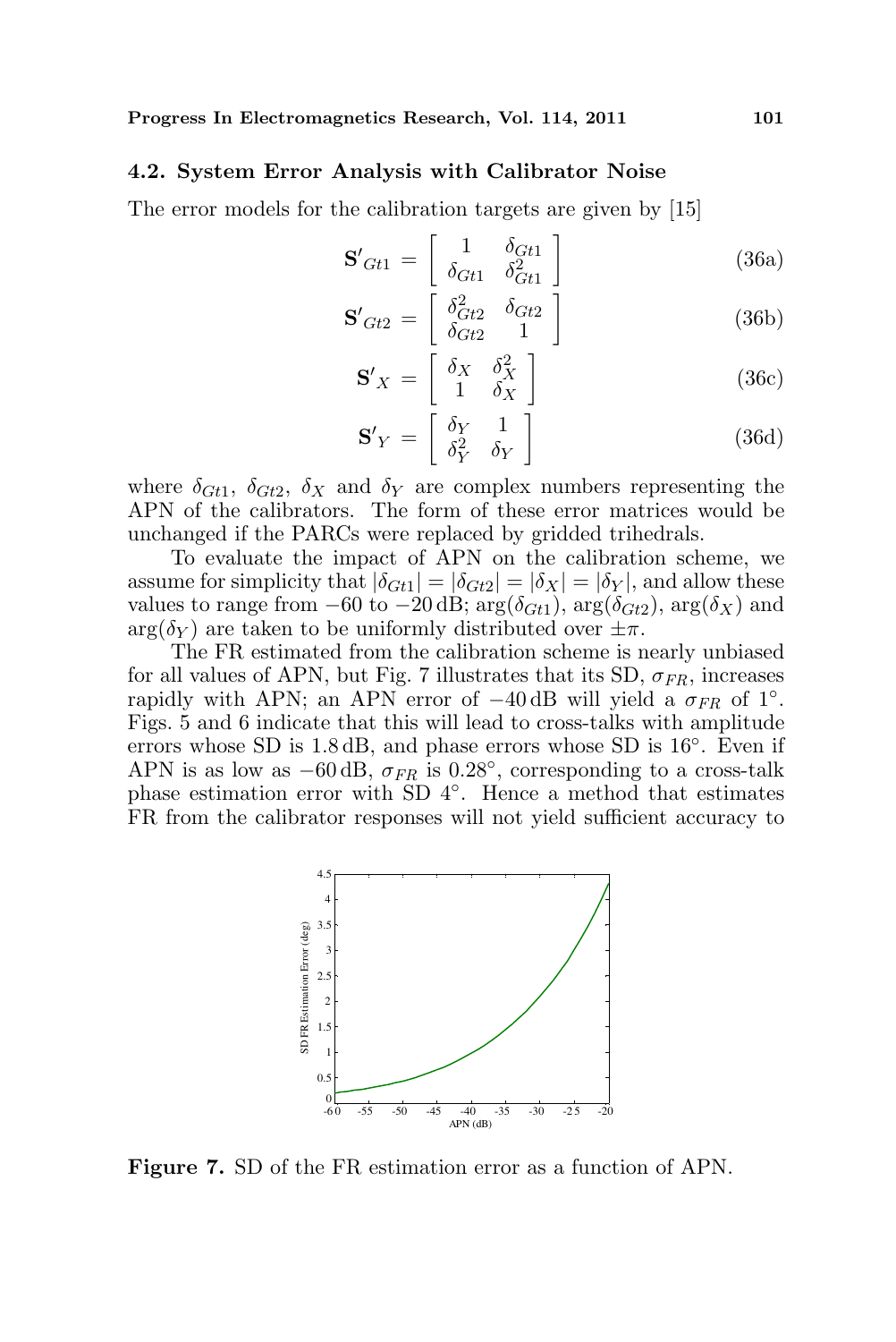calibrate the system, and independent methods to estimate FR are needed; these are discussed in Section 5, and for the remainder of the paper we assume that such methods are available.

The estimation errors in channel imbalance and cross-talk will depend on both the accuracy of FR estimate and on APN. Simulations were performed to assess this, with  $\sigma_{FR}$  fixed at 0°, 0.1° and 0.3°. The effect on the estimate of the channel imbalance is small under all conditions, and only for APN as large as  $-25 \text{ dB}$  did the SD of its estimated phase error become as large as 1◦ . In contrast, the amplitude and phase estimates of the cross-talks, despite being nearly unbiased for APN less than  $-25$  dB, have SDs that depend strongly on  $\sigma_{FR}$  (see Figs. 8 and 9, which show these SDs when  $\sigma_{FR}$  is 0.1° and 0.3°). Even for APN as small as  $-60 \, \text{dB}$ ,  $\sigma_{FR}$  has to be less than 0.3° to keep the SD of all the cross-talk amplitude errors below 1 dB (Fig. 8). Even more stringently,  $\sigma_{FR}$  has to be reduced to 0.1° to keep the crosstalk phase SD within acceptable bounds (Fig. 9). In this case, for an APN of −60 dB, the cross-talk phase SD is around 2.72◦ when the cross-talk amplitude is kept below  $-25$  dB, and  $1.53°$  when it is kept below −10 dB, reflecting the fact that cross-talk can be measured more accurately when it is larger.

# 4.3. The Effects of Clutter and Noise on Calibration Accuracy

The analysis in previous sections has assumed that the calibrators can be constructed and located in such a way that noise and clutter



Figure 8. (a) SD of the amplitude error of the cross-talk terms as a function of APN. (b) SD of the amplitude error of the cross-talk terms as a function of APN.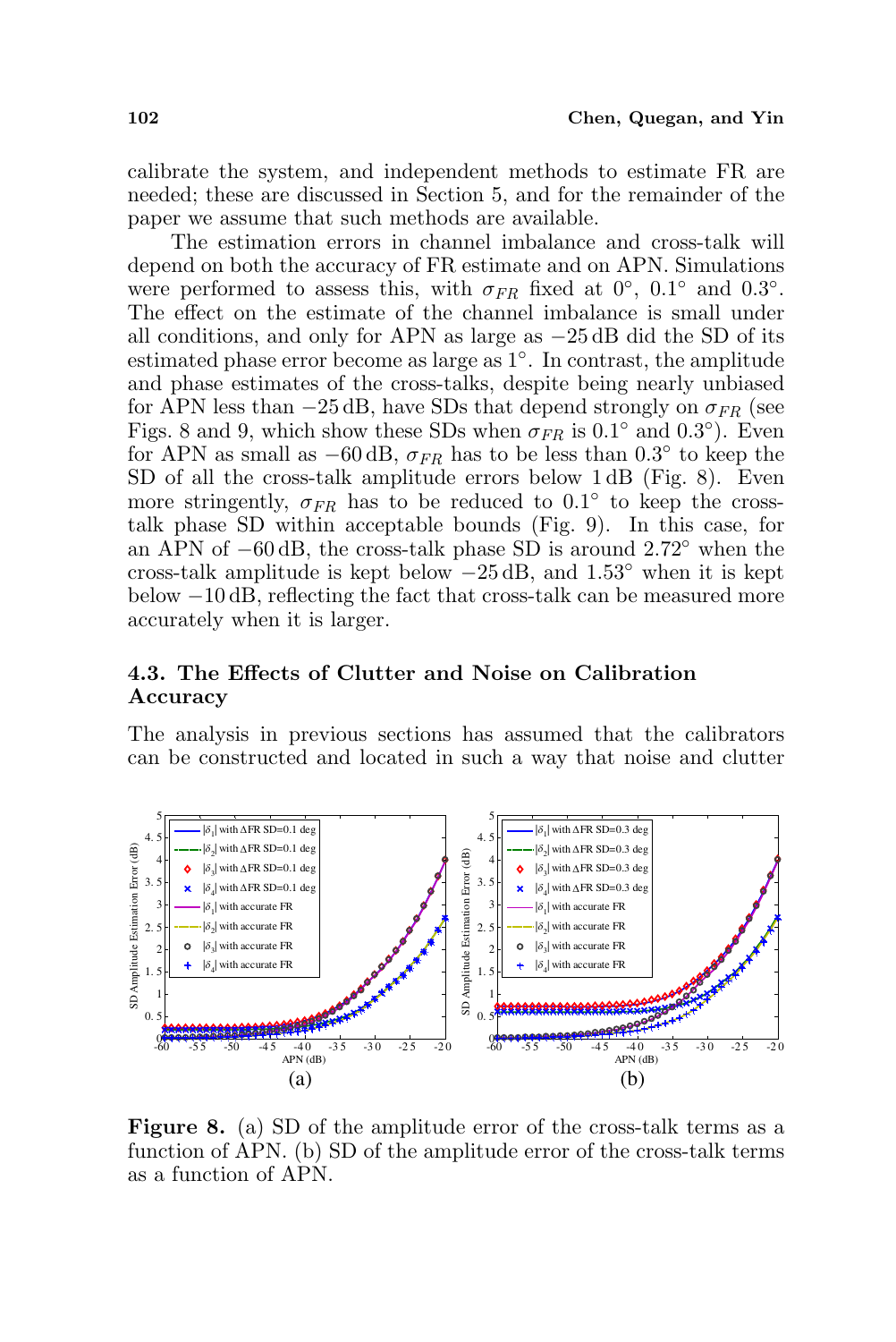

Figure 9. (a) SD of the phase error of the cross-talk terms as a function of APN. (b) SD of the phase error of the cross-talk terms as a function of APN.

can be neglected. However, the 6 MHz bandwidth allowable under ITU regulations for a spaceborne P-Band SAR corresponds to a slant range spatial resolution of 25 m, or 50 m ground range resolution at an incidence angle of 30◦ . Hence, to keep the clutter and ambiguities to an acceptable level, the areas of low backscatter surrounding the calibrators need be quite large and carefully chosen. To assess how critical this requirement is, or equivalently how large the SNR needs to be, the performance of the calibration was first evaluated for different levels of SNR, under the assumption of no APN error. This assessment was based on 100,000 Monte Carlo simulations for each value of SNR ranging from 20 dB to 60 dB in steps of 1 dB, and assumed the clutter and noise to be white Gaussian.

Under the conditions of the simulation, values of FR estimated from the calibrator measurements were insufficiently accurate; even for an SNR of 60dB,  $\sigma_{FR}$  was approximately 1<sup>°</sup>, which leads to unacceptably large cross-talk errors (see Figs. 5 and 6). Hence, as in the APN analysis, we assume that the estimate of FR is derived independently, and the simulations used  $\sigma_{FR}$  values fixed at 0°, 0.1° and 0.3◦ . The SNR has negligible effect on the amplitude of the channel imbalance, but needs to exceed 33 dB to keep the phase of the channel imbalance error below 0.5◦ when the cross-talk amplitudes are constrained to be less than  $-25 \text{ dB}$  (or 20 dB for cross-talk amplitudes less than −10 dB). The effects on the cross-talk are more serious, as shown in Fig. 10 for the amplitude errors and Fig. 11 for the phase errors. Fig. 10(b) indicates that  $\sigma_{FR}$  has to be less than 0.3° to keep the SD of the cross-talk amplitudes below 1 dB. When  $\sigma_{FR} = 0.1^{\circ}$ ,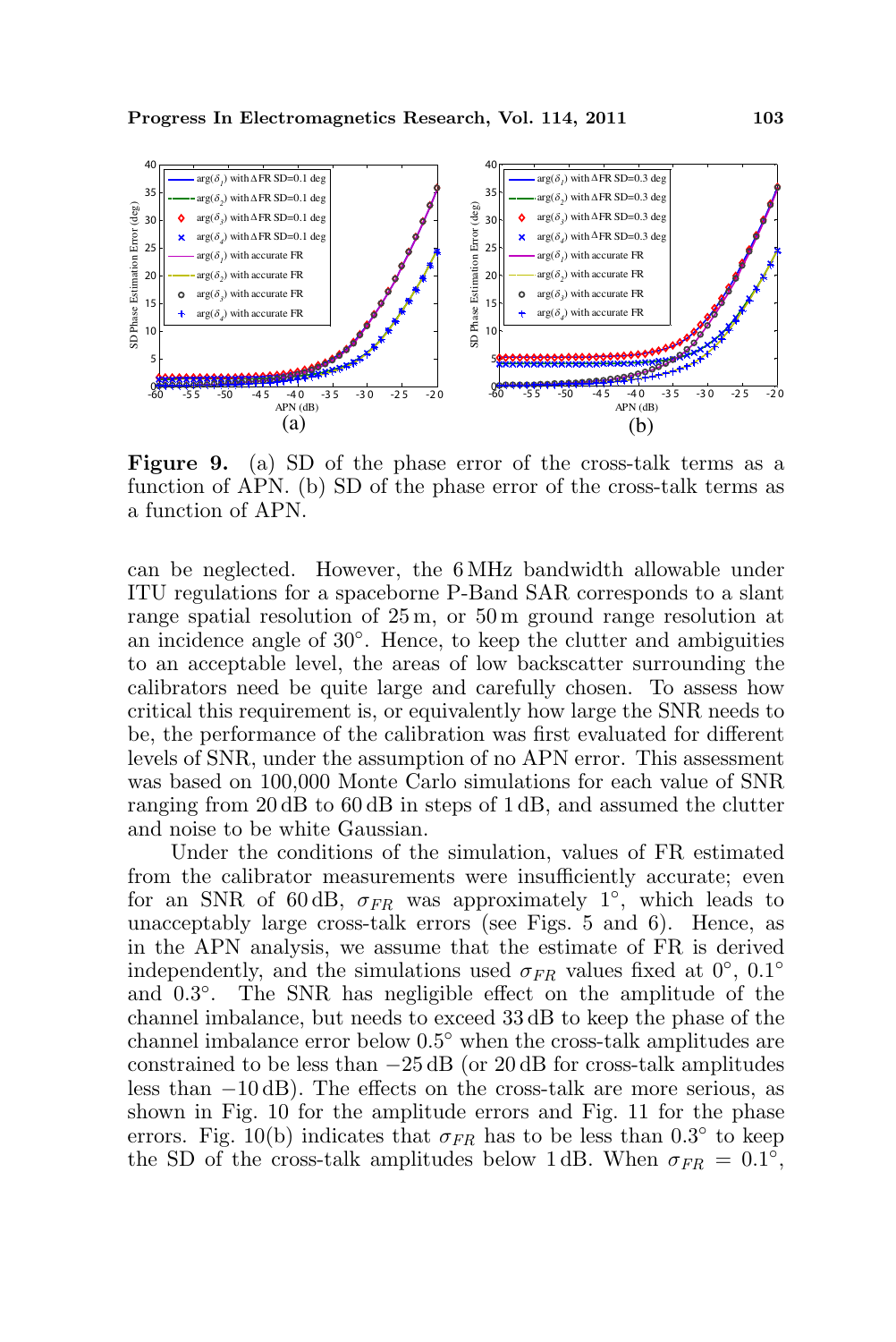

Figure 10. (a) SD of the amplitude error of the cross-talk terms as a function of SNR. (b) SD of the amplitude error of the cross-talk terms as a function of SNR.



Figure 11. (a) SD of the phase error of the cross-talk terms as a function of SNR. (b) SD of the phase error of the cross-talk terms as a function of SNR.

meeting this condition requires SNR to exceed 43 dB when the crosstalk amplitudes are less than  $-25 \text{ dB}$  (or 37 dB when the cross-talk amplitudes are less than −10 dB). Fig. 12 reinforces the need for  $\sigma_{FR}$ to be 0.1◦ or less, since only then can the SDs of the cross-talk phase errors be held to acceptable values. When the SNR is  $60 \, \text{dB}$ , Fig. 11(a) shows that the phase error SD is 2.84 $\textdegree$  when the cross-talk amplitudes are constrained to be less than  $-25 \text{ dB}$  (or  $1.6^{\circ}$  for less than  $-10 \text{ dB}$ ).

In practice, system errors have to be estimated in the simultaneous presence of APN and system noise. Figs. 12–13 illustrate results from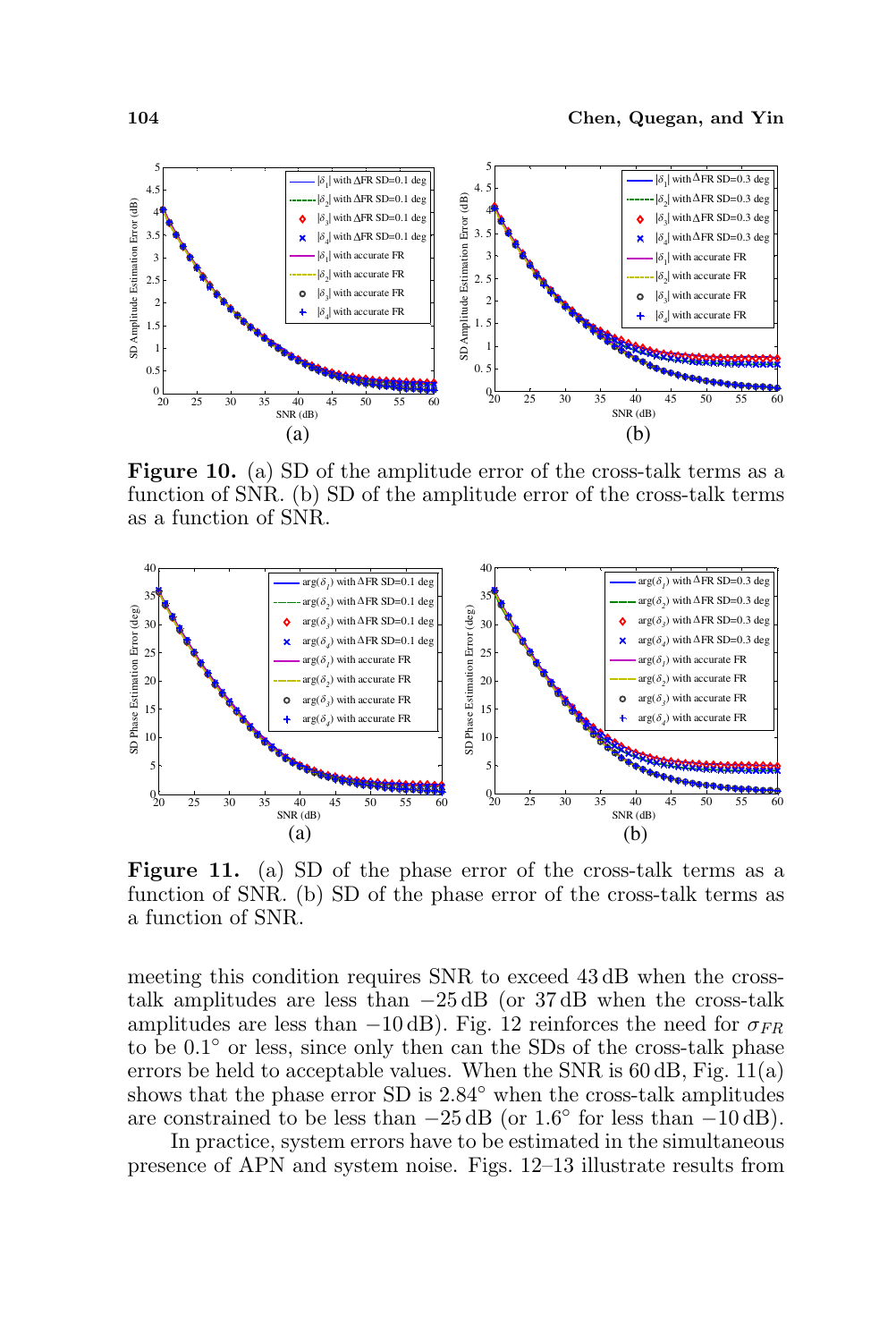

Figure 12. (a) SD of the amplitude error of cross-talk terms as a function of APN and SNR for  $\sigma_{FR} = 0.3^{\circ}$ . The color bar is given in dB. (b) SD of the amplitude error of the cross-talk terms as a function of APN and SNR for  $\sigma_{FR} = 0.1^{\circ}$ . The color bar is given in dB.



Figure 13. (a) SD of the phase error of cross-talk terms as a function of APN and SNR for  $\sigma_{FR} = 0.3^{\circ}$ . The color bar is given in degrees. (b) SD of the phase error of cross-talk terms as a function of APN and SNR for  $\sigma_{FR} = 0.1^{\circ}$ . The color bar is given in degrees.

Monte Carlo simulations under these conditions, with the channel imbalance amplitudes ranging from −3 dB to 3 dB, the cross-talk amplitudes ranging from  $-40$  dB to  $-10$  dB, and the phase errors in both channel imbalances and cross-talks ranging over  $\pm \pi$ . Each figure shows isoclines for cross-talk error statistics as SNR ranges from 20 to 60 dB and APN ranges from  $-20$  to  $-60$  dB. Results for  $\sigma_{FR} = 0.3^{\circ}$  and 0.1◦ are shown. Essentially, each isocline consists of a vertical part (i.e.,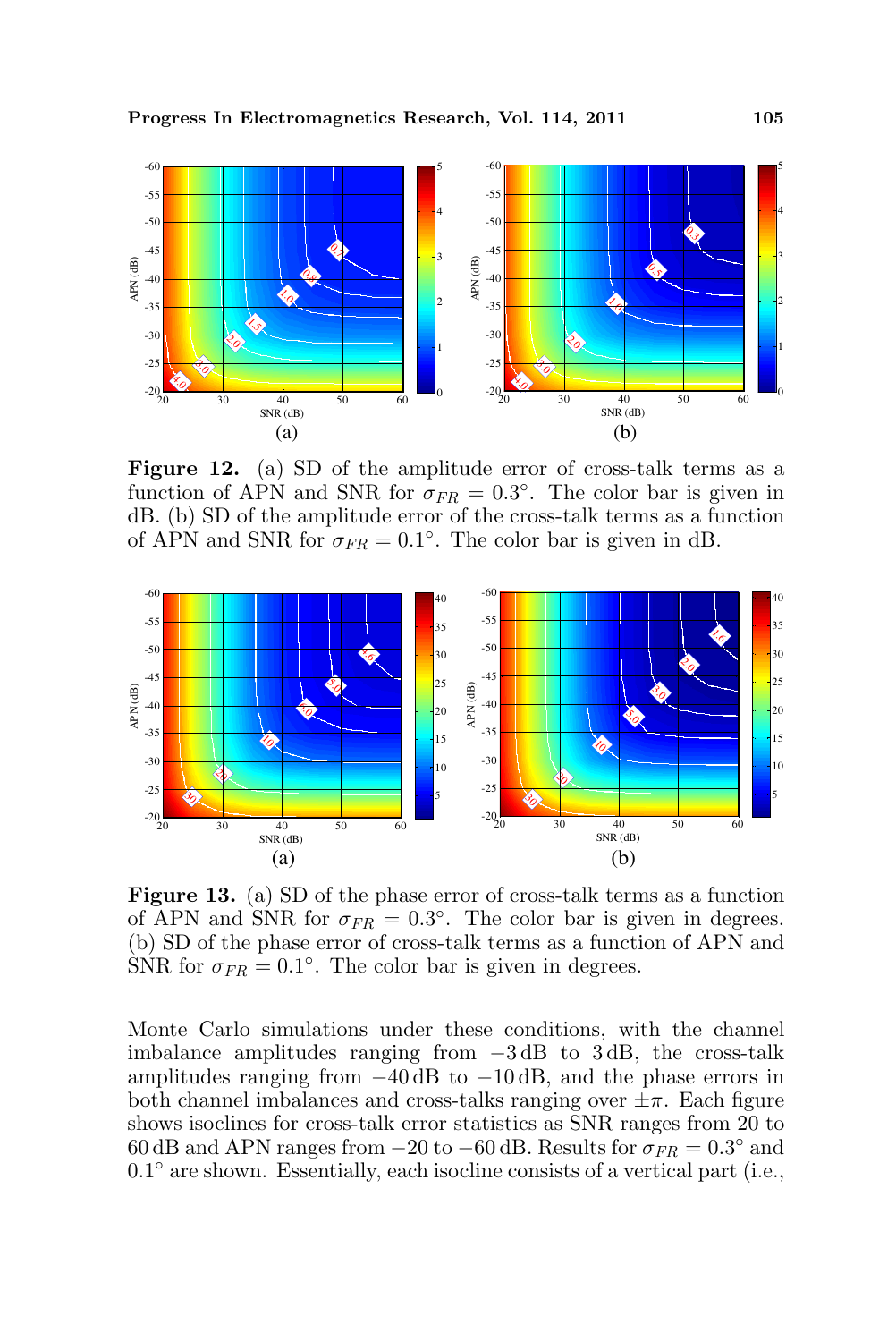independent of SNR) and horizontal part (i.e., independent of APN). Hence improving the estimates cannot be achieved by just reducing APN or increasing SNR separately. APN and SNR are optimally matched at the roll-off between the vertical and the horizontal parts, and the values quoted below are based on this.

The errors in the amplitude and phase of the channel imbalance (not shown) are negligible as long as  $APN < -35$  dB and  $SNR > 35$  dB. However, Fig. 12(a) shows that keeping the SD of cross-talk amplitude errors below 1 dB requires APN  $\langle -37 \text{ dB} \rangle$  and SNR  $> 42 \text{ dB}$  when  $\sigma_{FR} = 0.3^{\circ}$ ; the SD is reduced to about 0.8 dB for the same values of APN and SNR when  $\sigma_{FR} = 0.1^{\circ}$  (Fig. 12(b)). The constraints are more severe for the estimate of the cross-talk phase; Fig. 13 shows that  $\sigma_{FR}$  has to be reduced to 0.1<sup>°</sup> to keep its SD within acceptable bounds. The values of APN and SNR needed to keep the phase SD below a range of values is given in Table 1.

Table 1. Values of APN and SNR needed to keep the SD of the cross-talk phase error below a range of values.

| $SD$ of cross-talk phase error (degrees) APN (dB) $SNR(dB)$ |       |    |
|-------------------------------------------------------------|-------|----|
| 10.0                                                        | $-28$ | 34 |
| 4.0                                                         | $-38$ | 45 |
| 3.0                                                         | $-40$ | 48 |
| 2.0                                                         | $-45$ | 53 |
| 1.5                                                         | $-60$ | 60 |

Table 2. The corresponding accuracy in the channel imbalance and cross-talk terms for FR accuracies of  $0.1°$  and  $0.3°$ , under the needed SNR and APN to measure cross-talk phase accuracy of  $10^{\circ}$  (namely,  $SNR = 34$  dB and  $APN = -28$  dB  $@{\sigma_{FR}} = 0.1^{\circ}$ , see Table 1).

|                                        | $\sigma_{FR} = 0.1^{\circ} \quad \sigma_{FR} = 0.3^{\circ}$ |              |
|----------------------------------------|-------------------------------------------------------------|--------------|
| SD of channel imbalance amplitude (dB) | 0.06                                                        | 0.07         |
| SD of channel imbalance phase (deg)    | 0.44                                                        | 0.48         |
| SD of cross-talk amplitude (dB)        | 1.38                                                        | 1.45         |
| SD of cross-talk phase (deg)           | $10^{\circ}$                                                | $11^{\circ}$ |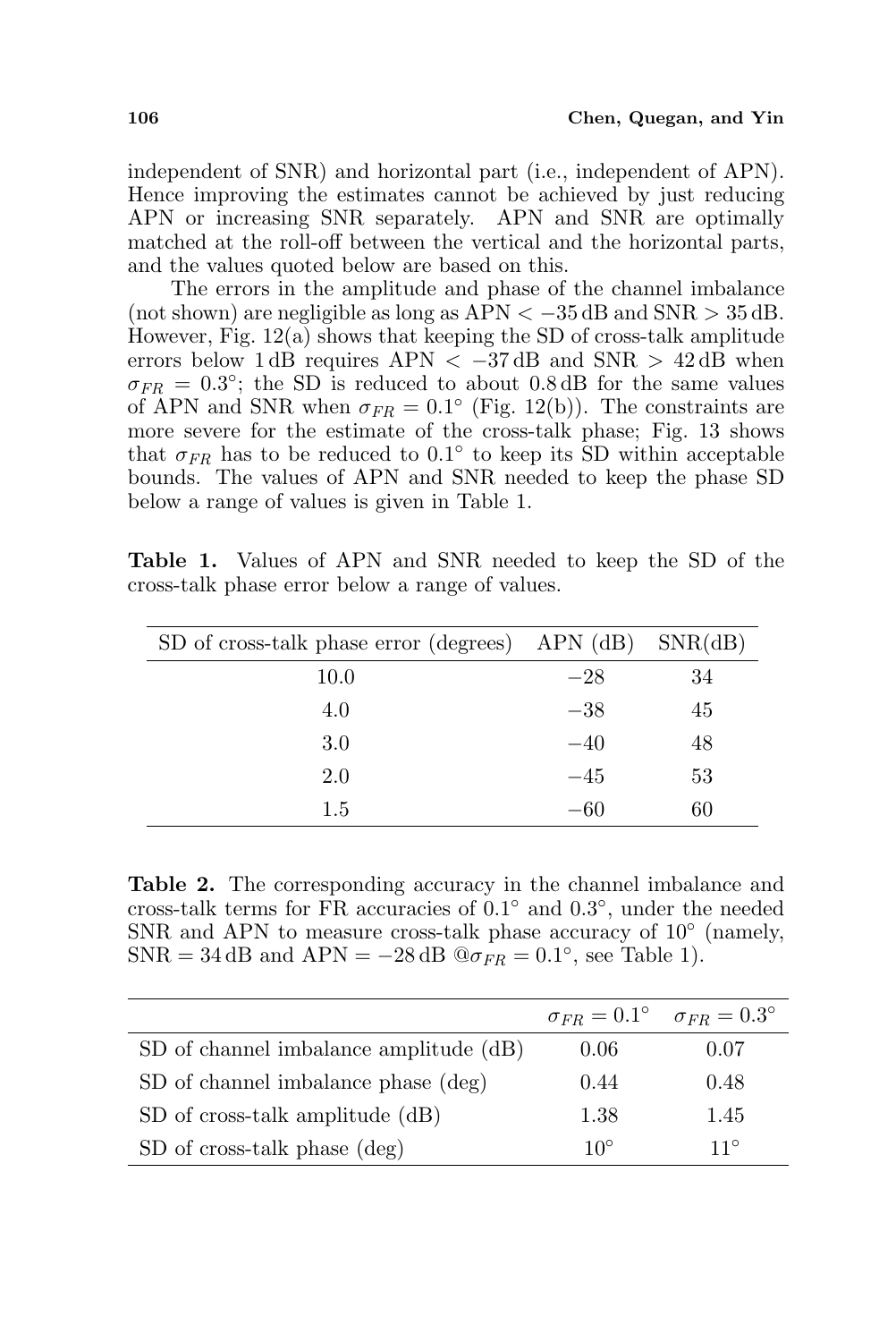## 5. DISCUSSION AND CONCLUSIONS

Spaceborne SAR systems are much more stable in time and space than airborne systems, and should need less frequent estimates of calibration errors. Hence accurate repeated measurements of radar system errors at a small number of dedicated calibration sites are likely to be sufficient to give acceptable calibration of the whole dataset.

Taking this as a premise, this paper proposes a calibration scheme to measure the system errors in the presence of Faraday rotation. This involves four PARCs selecting for the HH, VV, HV and VH channels (the PARCs selecting for the HH and VV channels could in principle be replaced by equivalent gridded trihedrals), supplemented by independent estimates of TEC from the GNSS. Several calibrator sites would need to be positioned across the swath to account for possible variation in system errors with look angle, though calibration sites at different ranges would not need to be contained in the same image. Also, if multiple calibration sites were distributed along the satellite track at similar locations in the swath, and the system errors are independent of latitude, then averaging of estimates will reduce their variance.

Theoretical analysis and simulation demonstrate that a critical issue is the estimate of FR. In the absence of calibrator error, FR can be very accurately estimated using the measurements from the calibration devices, leading to nearly perfect estimates of the system errors. However, calibrator errors, system noise and ambiguities can significantly degrade FR estimation accuracy, leading to large relative amplitude and phase errors in the estimated cross-talks. The simulations indicate that the APN error must be less than −60 dB to give accurate simultaneous estimates of FR and cross-talk, and even an SNR as large as 60 dB leads to errors in the cross-talk phase of several degrees.

Two possibilities seem available to avoid this impasse. The first is to deploy calibration sites at the magnetic equator, where the Faraday rotation is zero. This will be effective if the orbital and magnetic field geometry is known precisely enough to ensure that Faraday rotation is negligible. However, if there is a risk that the system errors have a dependence on latitude (perhaps due to changes in solar illumination conditions), this will not be sufficient. A second approach is to make an independent measurement of TEC using a two-frequency transmitter on the satellite with a receiver at the calibration sites. The accuracy of the TEC estimate derived from this approach can be as high as 0.1 TECU [31].

The associated accuracy of the FR estimate can be approximated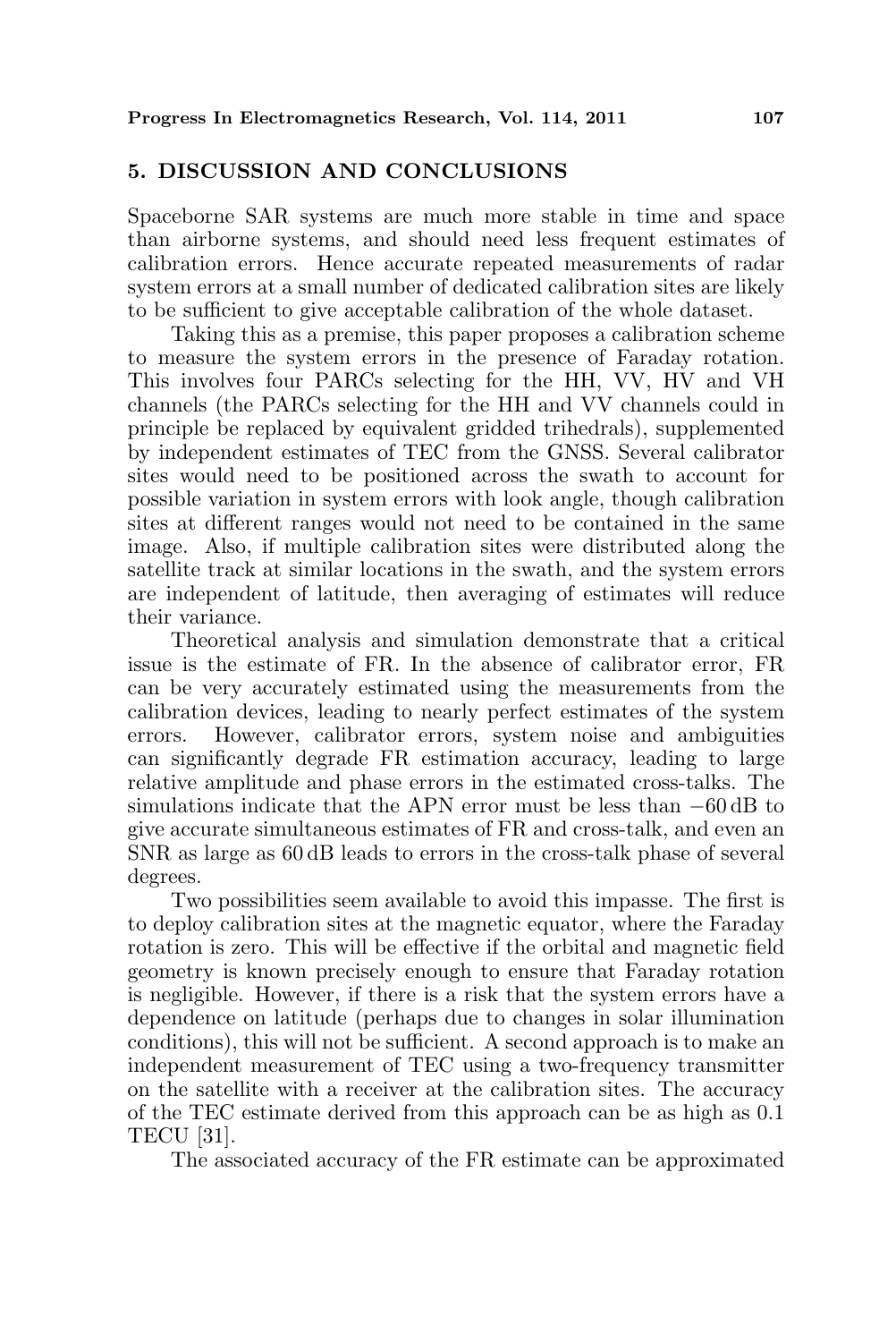using the expression for Faraday rotation given in [21]:

$$
\Omega \approx 3.583 \times (\sin \Lambda + 0.037) \times \text{TEC} \tag{37}
$$

where  $\Lambda$  is latitude and TEC is measured in TEC units (TECU). This is derived under the simplifying assumption of a dipolar magnetic field and coincident magnetic and geographic axes, and for a radar operating at 435 MHz with look angle 28◦ and an orbital inclination of 98◦ . Hence the SD of the FR estimate increases with latitude; for a TEC accuracy of 0.1 TECU it reaches 0.1◦ at latitude of 15◦ , growing to approximately 0.36◦ at 75◦N. Hence, even with an independent lineof-sight measurement of TEC, the calibration sites still need to be located at low latitudes to give accurate estimates of the cross-talk phase, unless more accurate ways to provide independent estimates of TEC can be formulated.

Given such ancillary knowledge of FR, adequate estimates of crosstalk phase (the most sensitive variable) can be derived. In particular, Table 2 indicates the levels of SNR and APN needed to measure the cross-talk phase to an accuracy of  $10^{\circ}$ , and the corresponding accuracy in the cross-talk amplitude and channel imbalance terms, for FR accuracies of  $0.1^\circ$  and  $0.3^\circ$ . Note that, since cross-talk is taken to be small, these accuracies are likely to be adequate as regards their impact on the polarimetric variables. Such requirements on SNR and APN are likely to be achievable.

One important caveat is needed with regards to the conclusions above. In this paper, we have been exclusively concerned with establishing the limits on our capability to measure system errors using calibration devices. The stringent demands on the FR estimates arise largely because the system errors are likely to be very small, hence the perturbation of the measurements caused by FR lead to large relative errors in the estimates. However, if the system errors are small, such errors may have little impact on the accuracy of the primary measurements by the BIOMASS system, which include the scattering matrix and polarimetric interferometric variables. Hence establishing the true demands on calibration accuracy requires the analysis in this paper to be embedded in a full analysis of the performance of the BIOMASS system. An opportunity to do so is likely to arise from the end-to-end BIOMASS simulator currently under development for ESA.

## ACKNOWLEDGMENT

The authors would like to thank the reviewers for their comments and suggestions, which helped us to improve the paper. This work described in the paper was supported by the National Science Foundation of China (NSFC) under Grant 60602045.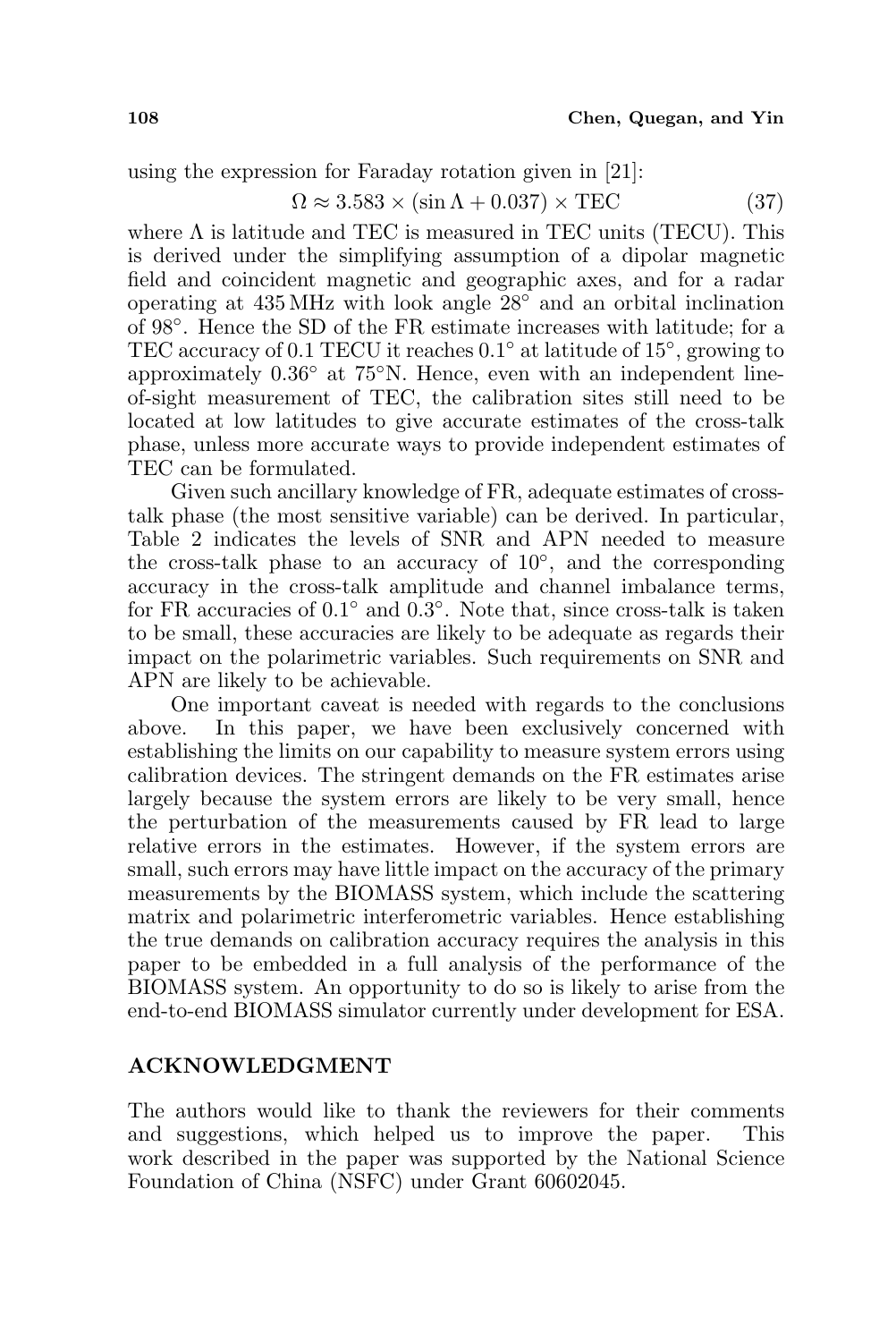#### REFERENCES

- 1. Balzter, H., M. Davidson, T. Le Toan, P. Paillou, K. Papathaniassiou, S. Plummer, S. Quegan, F. Rocca, S. S. Saatchi, H. Shugart, and L. Ulander, "BIOMASS report for assessment," ESA SP 1313/2, European Space Agency, 2008.
- 2. Hasar, U. C. and O. Simsek, "A simple approach for evaluating the reciprocity of materials without using any calibration standard," Progress In Electromagnetics Research, Vol. 91, 139–152, 2009.
- 3. Dlugosz, T. and H. Trzaska, "A new calibration method for non-stationary electromagnetic fields measurements," Journal of Electromagnetic Waves and Applications, Vol. 23, No. 17–18, 2471–2480, 2009.
- 4. Litman, A., J.-M. Geffrin, and H. Tortel, "On the calibration of a multistatic scattering matrix measured by a fixed circular array of antennas," Progress In Electromagnetics Research, Vol. 110, 1–21, 2010.
- 5. García-Tuñón, I., J. L. Rodríguez, F. Obelleiro, and M. G. Araújo, and J. M. Taboada, "Insensitive environment calibration procedure for an instrumental radar," Journal of Electromagnetic Waves and Applications, Vol. 24, No. 16, 2165–2177, 2010.
- 6. Ma, L., Z.-F. Li, and G. S. Liao, "System error analysis and calibration methods for multi-channel SAR," Progress In Electromagnetics Research, Vol. 112, 309–327, 2011.
- 7. Freeman, A., Y. Shen, and C. L. Werner, "Polarimetric SAR calibration experiment using active radar calibrators," IEEE Trans. Geosci. Remote Sens., Vol. 28, No. 7, 224–240, Mar. 1990.
- 8. Freeman, A., "SAR calibration: An overview," IEEE Trans. Geosci. Remote Sens., Vol. 30, No. 11, 1107–1121, 1992.
- 9. Quegan, S., "A unified algorithm for phase and cross-talk calibration of polarimetric data — Theory and observations," IEEE Trans. Geosci. Remote Sens., Vol. 32, No. 1, 89–99, 1994.
- 10. Fujita, M., T. Masuda, Y. Fujino, and M. Satake, "Polarimetric calibration of the SIR-C C-band channel using active radar calibrators and polarization selective dihedrals," IEEE Trans. Geosci. Remote Sens., Vol. 36, 1872–1878, Nov. 1998.
- 11. Yueh, S. H., J. A. Kong, and R. T. Shin, "Calibration of polarimetric radars using in-scene reflectors," Progress In Electromagnetics Research, Vol. 03, 451–510, 1990.
- 12. Meyer, F. J. and J. B. Nicoll, "Prediction, detection, and correction of Faraday rotation in full-polarimetric L-band SAR data," IEEE Trans. Geosci. Remote Sens., Vol. 46, No. 10, 3076–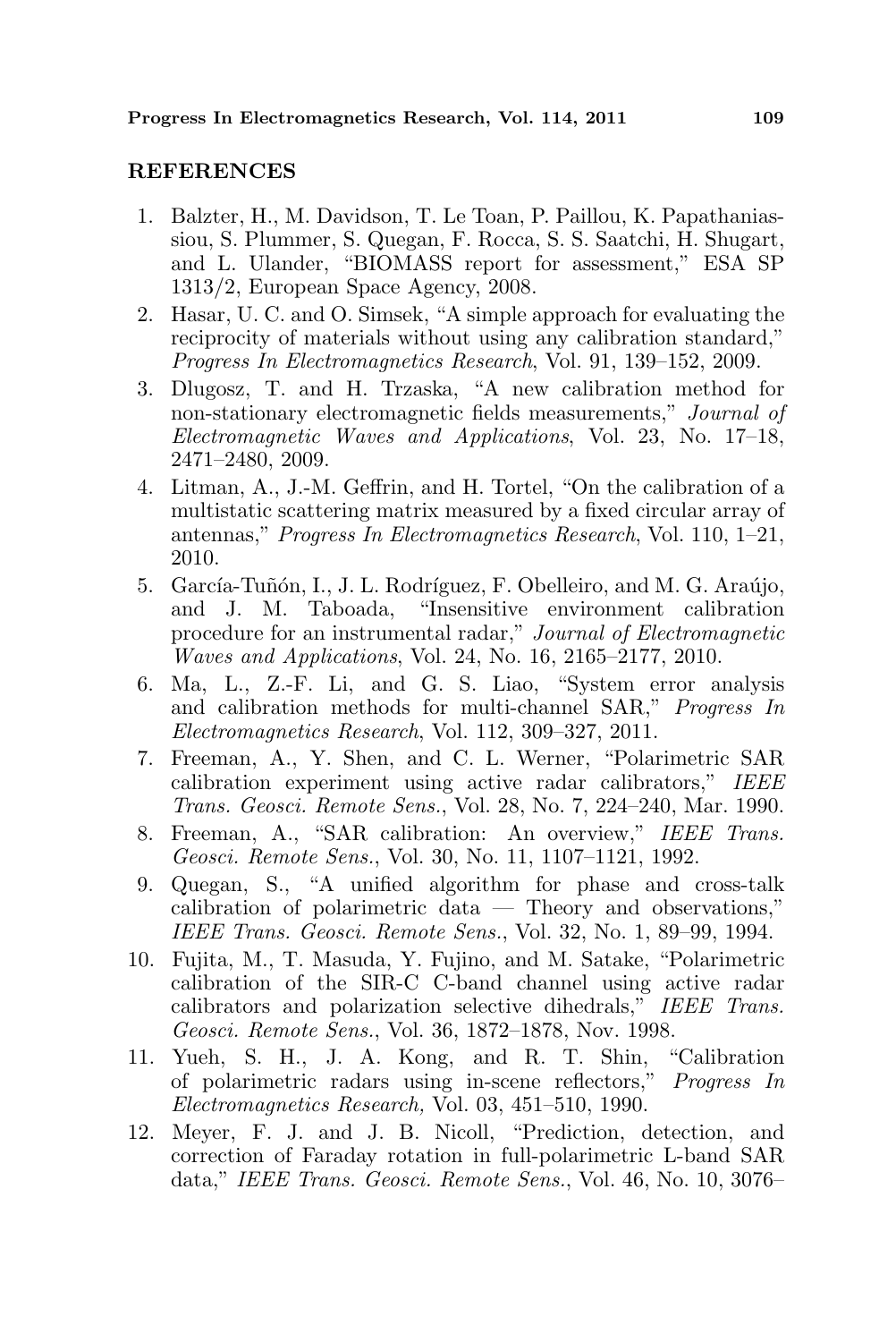3086, Oct. 2008.

- 13. Sandberg, G., L. Eriksson, and L. Ulander, "Measurements of Faraday rotation using polarimetric PALSAR images," IEEE Geosci. Remote Sens. Lett., Vol. 6, No. 1, 142–146, Dec. 2009.
- 14. Freeman, A., X.-Q. Pi, and B. Chapman, "Calibration of PalSAR polarimetric data," Proc. POLinSAR 2009, Frascati, Italy, Jan. 2009.
- 15. Fujita, M., "Development of a retrodirective PARC for ALOS/PALSAR calibration," IEEE Trans. Geosci. Remote Sens., Vol. 41, No. 10, 2177–2186, Oct. 2003.
- 16. Fujita, M., "Polarimetric calibration of space SAR data subject to Faraday rotation  $-$  A three target approach," *Proc. IEEE* IGARSS2005, Vol. 8, 5497–5500, Jul. 25–29, 2005.
- 17. Takeshiro, A., T. Furuya, and H. Fukuchi, "Verification of polarimetric calibration method including Faraday rotation compensation using PALSAR data," IEEE Trans. Geosci. Remote Sens., Vol. 47, No. 12, 3960–3968, Dec. 2009.
- 18. Kimura, H., "Calibration of polarimetric PALSAR imagery affected by Faraday rotation using polarization orientation," IEEE Trans. Geosci. Remote Sens., Vol. 47, No. 12, 3943–3950, Dec. 2009.
- 19. Shimada, M., O. Isoguchi, T. Tadono, and K. Isono, "PALSAR radiometric and geometric calibration," IEEE Trans. Geosci. Remote Sens., Vol. 47, No. 12, 3915–3932, Dec. 2009.
- 20. Touzi, R. and M. Shimada, "Polarimetric PALSAR calibration," IEEE Trans. Geosci. Remote Sens., Vol. 47, No. 12, 3951–3959, Dec. 2009.
- 21. Wright, P. A., S. Quegan, N. S. Wheadon, and C. D. Hall, "Faraday rotation effects on L-band spaceborne data," IEEE Trans. Geosci. Remote Sens., Vol. 41, No. 12, 2735–2744, Dec. 2003.
- 22. Jin, Y.-Q., "Polarimetric scattering modeling and information retrieval of SAR remote sensing — A review of FDU work," Progress In Electromagnetics Research, Vol. 104, 333–384, 2010.
- 23. Xu, Z.-W., J. Wu, and Z.-S. Wu, "A survey of ionospheric effects on space-based radar," Waves in Random Media, Vol. 14, No. 12, 189–272, Apr. 2004.
- 24. Qi, R.-Y. and Y.-Q. Jin, "Analysis of the effects of Faraday rotation on spaceborne polarimetric SAR observations at P-band," IEEE Trans. Geosci. Remote Sens., Vol. 45, No. 5, 1115–1122, May 2007.